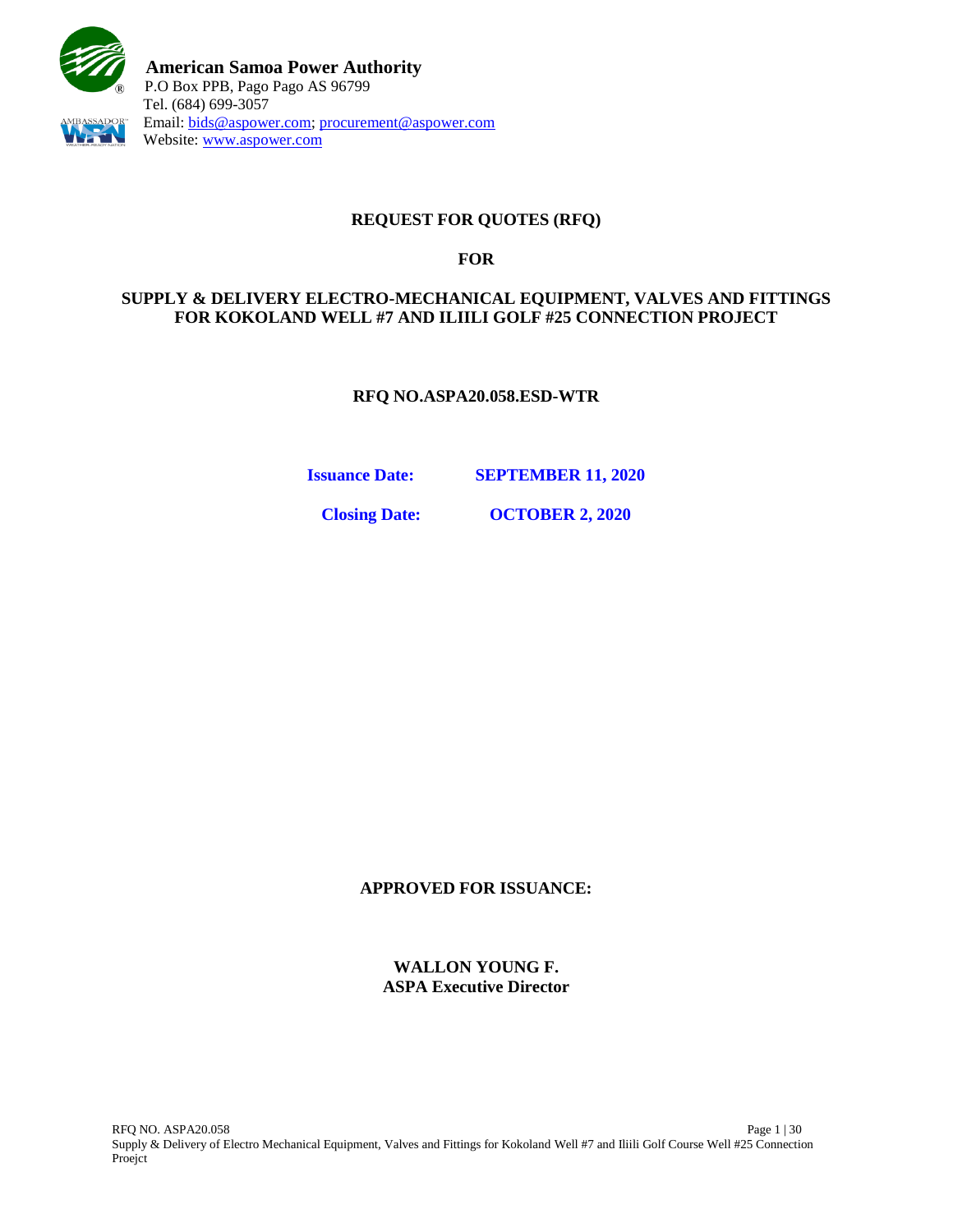### **NOTICE TO OFFERORS**

| <b>ISSUANCE DATE:</b>     | <b>September 11, 2020</b>                                                                                                          |
|---------------------------|------------------------------------------------------------------------------------------------------------------------------------|
| RFO NO.                   | ASPA20.058.ESD-WTR                                                                                                                 |
| <b>PROJECT NAME:</b>      | Supply & Delivery Electro-Mechanical Equipment, Valves and<br>Fittings for Kokoland Well #7 and Iliili Golf #25 Connection Project |
| <b>CLOSING DATE/TIME:</b> | October 2, 2020 at 2:00 pm American Samoa Time                                                                                     |

The American Samoa Power Authority (ASPA) invites qualified offerors to submit Quotes for the Supply & Delivery of Electro-Mechanical Equipment, Valves and Fittings for Kokoland Well #7 and Iliili Golf Well #25 Connection Project.

Scope of Purchase: The complete description of required deliverables is listed in the attached Scope of Purchase Quotation Form

#### Documents:

This Quotation may be viewed online on ASPA Website [www.aspower.com.](http://www.aspower.com/) Offerors may also pick up a complete package at:

ASPA Procurement Office Utu Abe Malae Operations Center Tafuna, American Samoa 96799

For more information about this RFQ, you may contact ASPA:

Renee Leotele Togafau Mata'utia Tel. (684) 699-3057 [renee@aspower.com](mailto:renee@aspower.com)

The American Samoa Power Authority reserves the right to:

- 1. Reject all Quotations and reissue a new or amended RFQ;
- 2. Request additional information from any Offeror submitting a Quotation;
- 3. Negotiate a Contract with the firm selected for award; and
- 4. Waive any non-material violations of rules set up in this RFQ at its sole discretion.

### Approved for Issuance: WALLON YOUNG F., Executive Director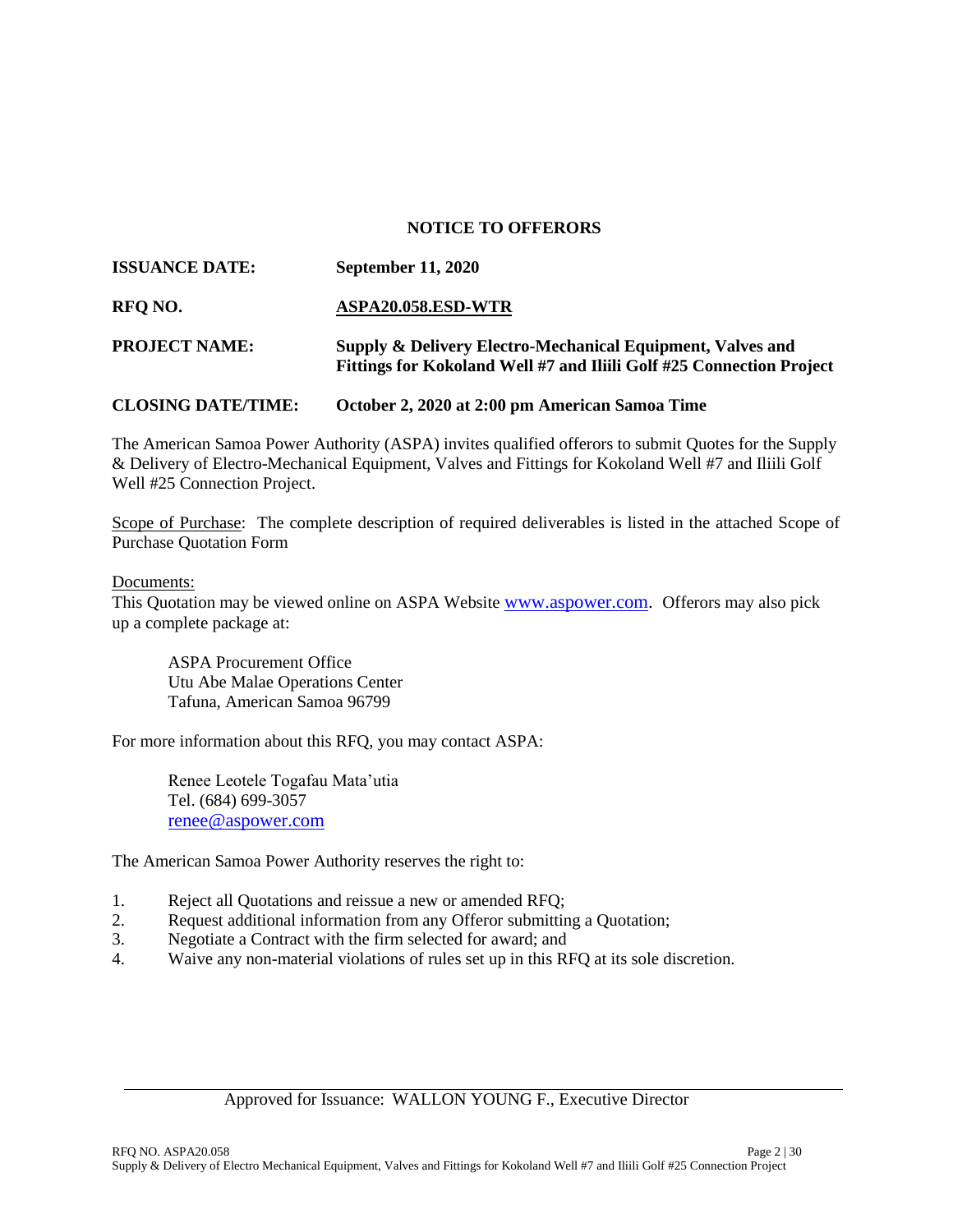

# **QUOTE SOLICITATION**

|                       | AMERICAN SAMOA POWER AUTHORITY:                                   |  |
|-----------------------|-------------------------------------------------------------------|--|
|                       | Procurement Office                                                |  |
|                       | P.O. BOX PPB                                                      |  |
|                       | PAGO PAGO, AS 96799                                               |  |
|                       | (684) 699-3057                                                    |  |
| <b>ISSUANCE DATE:</b> | <b>September 11, 2020</b>                                         |  |
| RFQ NO.               | ASPA20.058.ESD-WTR                                                |  |
| <b>PROJECT NAME:</b>  | Supply & Delivery of Electro Mechanical Equipment, Valves and     |  |
|                       | Fittings for Kokoland Well #7 and Iliili Golf Well #25 Connection |  |
|                       | Project                                                           |  |
| <b>CLOSING:</b>       | <b>October 2, 2020 at 2:00PM</b>                                  |  |

**1)** This Request for Quote shall require an original and one PDF electronic copy to be submitted in a box, or other enclosure. All submittals must be received at ASPA Procurement Office no later than **2:00 p.m. on September 16, 2020**. The envelope or box must be labeled:

> **ASPA Procurement Office Attn: Renee Leotele Togafau Mata'utia P.O. Box PPB, Pago Pago, AS 96799. RFQ NO.ASPA20.058.ESD-WTR**

## **PROJECT NAME: Supply & Delivery of Electro Mechanical Equipment, Valves and Fittings for Kokoland Well #7 and Iliili Golf Well #25 Connection Project**

Quotations must be in the actual possession of the Procurement Office at the location indicated, on or prior to the exact date and time indicated above. Final proposal, if sent electronically, must be sent to [renee@aspower.com,](mailto:renee@aspower.com) subject line: "RFQ No. ASPA20.058.ESD-WTR." Five (5) hard copies are required for all proposals exceeding twenty-five (25) pages.

A copy of this solicitation and any addenda may be obtained from our Internet Website at: [http://www.aspower.com](http://www.aspower.com/) by selecting the Procurement link and the associated solicitation number.

**Late submittals will not be opened or considered and will be determined as non-responsive.**

Any and all inquiries pertaining to the RFQ shall be sent or emailed to the Procurement Manager at [bids@aspower.com](mailto:bids@aspower.com) by **September 18, 2020 at 2:00 pm, local time.**

\*\*\*An Addendum will be issued to address all inquiries soon after.

The prevailing clock shall be ASPA Procurement clock. All Offerors shall provide sufficient written and verifiable information that responds to the requirements set forth herein, the Contract Documents, and in the Scope of Work OR Material Specifications.

**2)** Offerors may submit their Quotations through the following mean: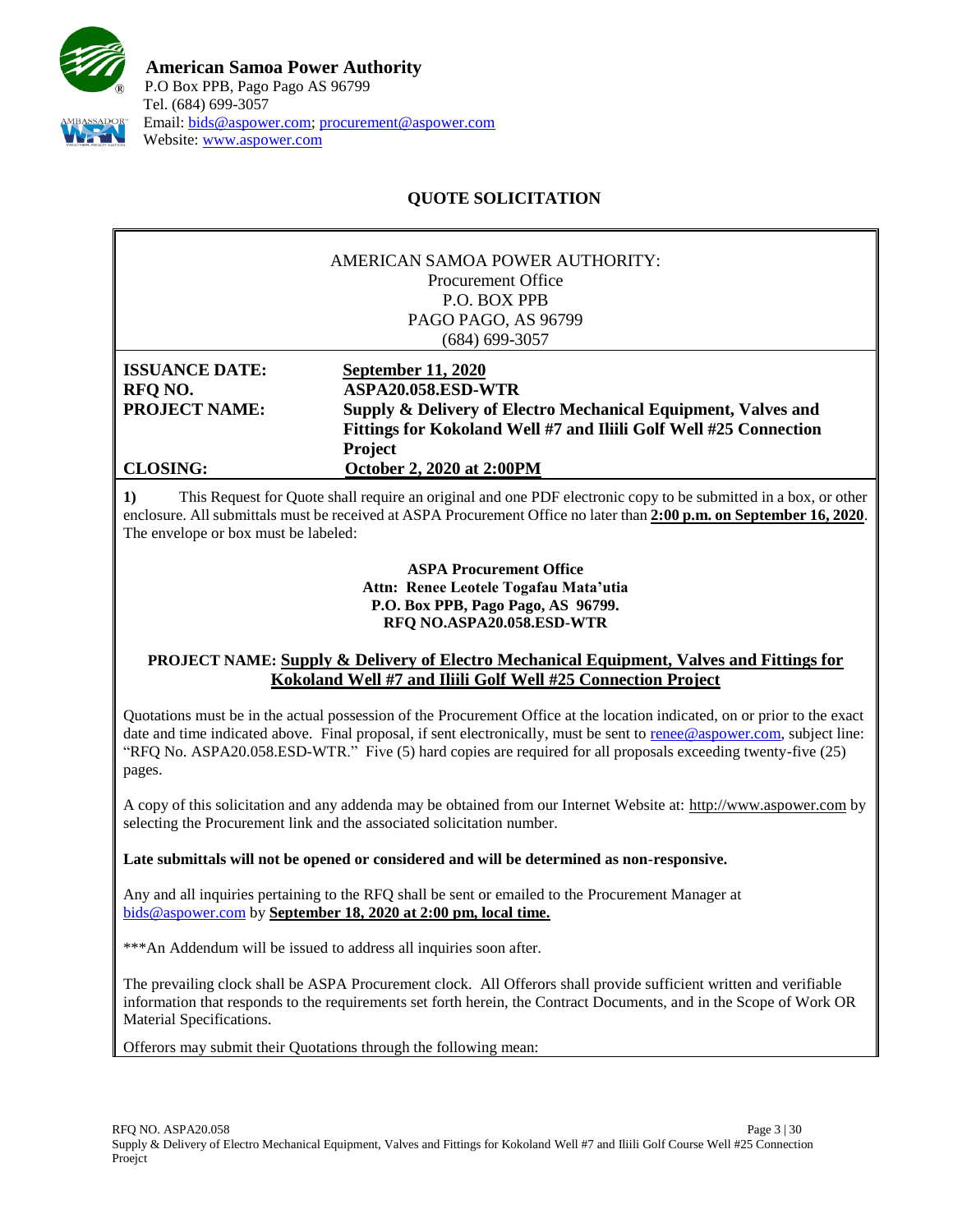Electronic File Transfer – The Offeror may submit the Quotation using the electronic mail facility. This will enable the Offerors to upload Quotation file by email attachment. The Quotations must be uploaded before 2:00 PM on September 30, 2020, American Samoa Time.

## NOTICE TO OFFERORS:

This Quotation is subject to the attached General Terms and Conditions of the Request for Quotes for:

#### RFQ NO.ASPA20.058.ESD-WTR

Supply & Delivery of Electro Mechanical Equipment, Valves and Fittings for Kokoland Well #7 and Iliili Golf #25 Connection Project

The undersigned offers and agrees to furnish within the time specified, the articles and services at the price stated opposite the respective terms listed on the schedule provided, unless otherwise specified by an Offeror. In consideration of the expense of the American Samoa Power Authority in opening, tabulating, and evaluating this and other Quotations, and other considerations such as the schedule, the undersigned agrees that this Quotation shall remain firm and irrevocable for One Hundred Twenty Day (120) calendar days from the listed Quotation opening date or until a construction services agreement may be jointly enacted between ASPA and the undersigned party.

It is the responsibility of each Offeror before submitting a Quotation to (a) examine the documents contained in the Quotation package thoroughly; (b) visit the site or to otherwise become familiar with local conditions that may in any manner affect cost, progress, or performance of the work; (c) become familiar with federal, territorial, and local laws and ordinances, rules and regulations that may in any manner affect cost, progress, or performance of the work; (d) study and carefully correlate Offeror's observations with the Quotation package documents; and (d) notify ASPA of all conflicts, errors, or discrepancies in the Quotation package documents.

Soliciting or accepting any gift, gratuity, favor, entertainment, kickback or any items of monetary value from any person who has or is seeking to do business with ASPA is prohibited. Any vendor knowing of this type of activity is encouraged to report in confidence to ASPA's legal department so the matter can be dealt with.

SIGNED:\_\_\_\_\_\_\_\_\_\_\_\_\_\_\_\_\_\_\_\_\_\_\_\_\_\_\_\_\_\_\_\_\_\_\_\_\_\_\_\_ DATE\_\_\_\_\_\_\_\_\_\_\_\_\_\_\_\_\_\_\_\_\_\_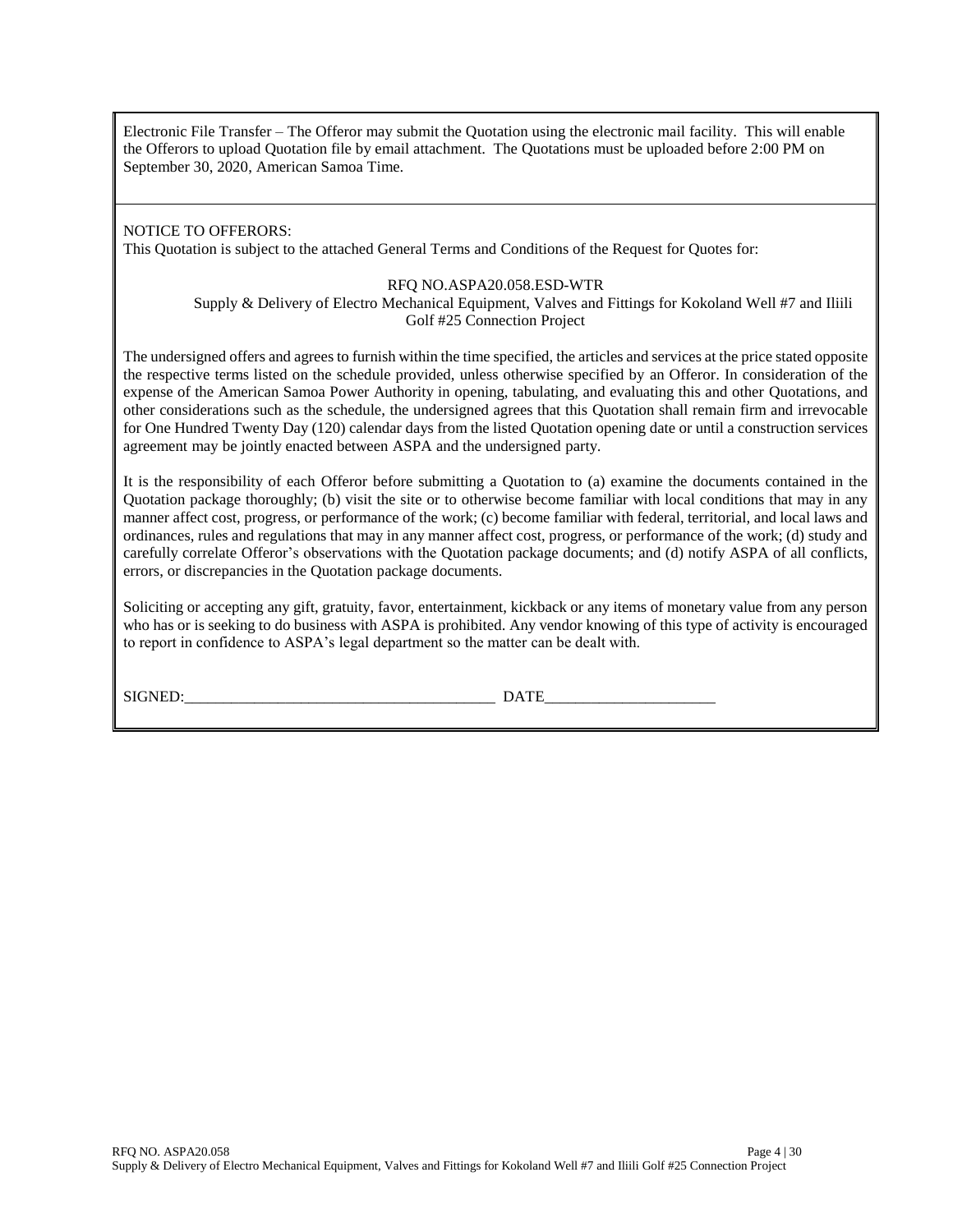

## **SPECIAL NOTICE TO PROSPECTIVE OFFERORS**

Offerors are reminded to read the Sealed Quotation Solicitation Instructions and General Terms and Conditions attached to a Quotation Invitation to ascertain that all of the following requirements (see check boxes) of the Quotation are submitted in the Quotation envelope at the date and time for Quotation opening.

| [x] | $\mathbf{1}$ . | <b>QUOTATION FORMS</b>                                 |  |
|-----|----------------|--------------------------------------------------------|--|
|     |                | Attachment A: Offeror's Transmittal Form               |  |
|     |                | Attachment B: Offeror's Quote Form                     |  |
|     |                | Attachment C: Offeror's Qualification Sheet            |  |
|     |                | Attachment D: Disclosure Statement                     |  |
|     |                | Attachment E: Non-Collusion Affidavit of Prime Offeror |  |

[x] 2. BUSINESS LICENSE

Offerors must submit current business AND current contractor's license as stated below (see General Terms and Condition for more information).

# [x] 3. QUOTATION

The Quotation must include all of the following to be deemed responsive:

- a. The Offeror's quote price for the supply and delivery of all materials listed in the Offeror's Transmittal form
- b. All items as listed above in #1 from Attachments A to E.

This Notice must be signed and returned in the Quotation envelope. Failure to comply with requirements will mean disqualification and rejection of the Quotation.

I, \_\_\_\_\_\_\_\_\_\_\_\_\_\_\_\_\_\_\_\_\_\_\_\_\_\_\_\_, authorized representative of \_\_\_\_\_\_\_\_\_\_\_\_\_\_\_\_\_\_ acknowledge receipt of this special reminder to prospective Offerors together with Quotation Invitation #: RFQ NO.ASPA20.058.ESD-WTR Supply & Delivery of Electro-Mechanical Equipment, Valves and Fittings for Kokoland Well #7 and Iliili Golf Well #25 Connection Project, this date of  $\ldots$  , 2020.

Offeror's Representative's Signature

\_\_\_\_\_\_\_\_\_\_\_\_\_\_\_\_\_\_\_\_\_\_\_\_\_\_\_\_\_\_\_\_\_\_\_\_\_\_\_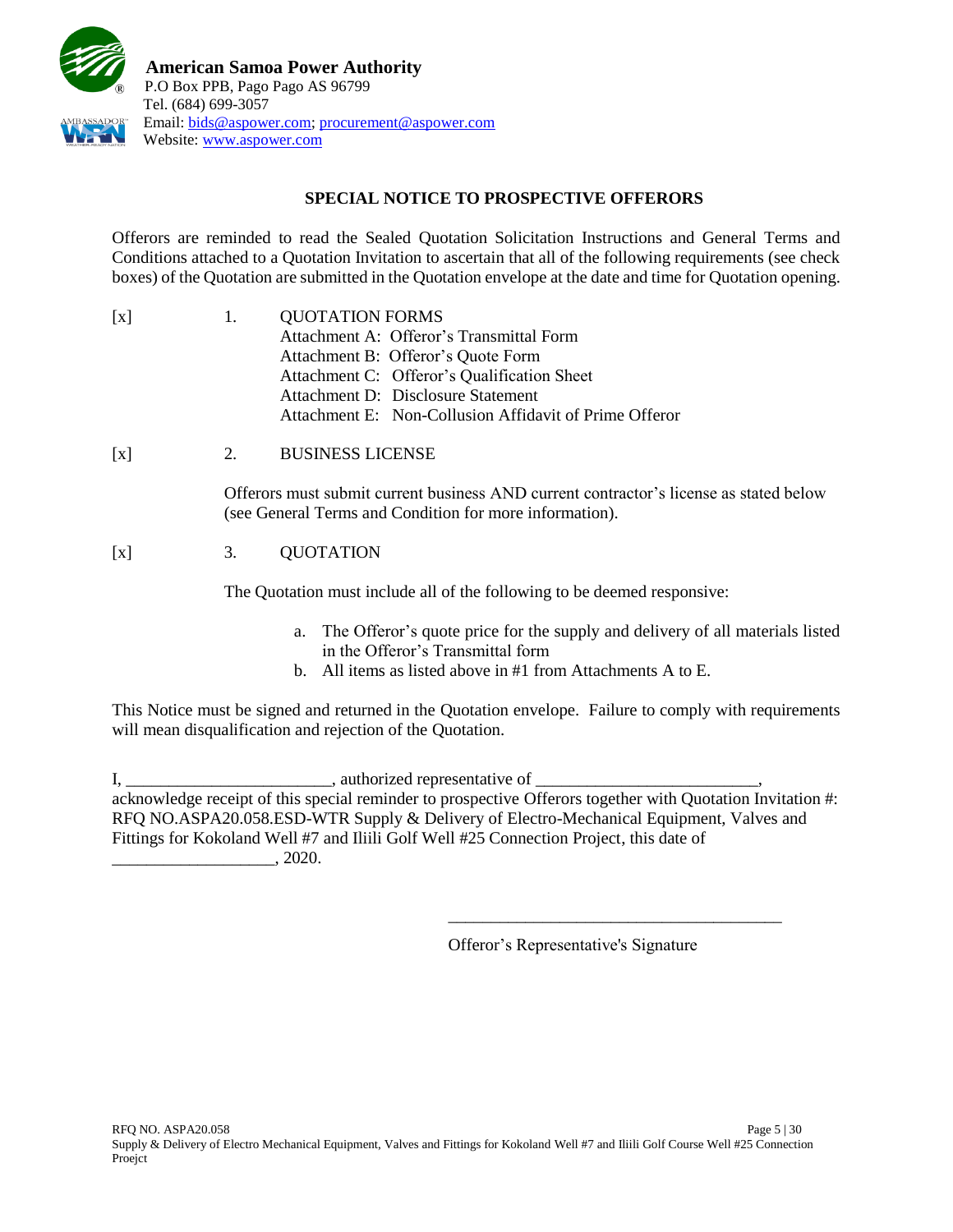# **TERMS AND CONDITIONS OF THE REQUEST FOR QUOTATIONS**

## (SUPPLY CONTRACT)

## **1. QUOTATION PREPARATION INSTRUCTION**

The quote must contain two (2) parts. Offerors shall prepare their Quotes in detail accordingly.

- 1. Quote Price. Offerors must set forth the rate for each item as stated on the Bid Form.
- 2. Warranty Description. Include any extended warranties.

## **2. SCOPE OF WORK**

These specifications are intended to describe the *minimum* requirements for the Pre-Engineered Warehouse Building and Other Materials.

Products must include a separate written description of the manufacturer's warranty with explicit instruction as to how warranty repairs/returns will be handled. Additional supplier/distributor warranties shall be accepted and considered in the awarding of points.

The complete description of required deliverables is listed in Attachment B.

## **3. PRE-BID QUESTIONS/CLARIFICATIONS**

Any pre-bid Questions/Clarifications shall be submitted to [bids@aspower.com](mailto:bids@aspower.com)  $\&$ [procurement@aspower.com](mailto:procurement@aspower.com) or hard copy, delivered to the ASPA Procurement Office no later than **2:00PM on September 17, 2020**. ASPA shall issue addenda to address any questions and/or clarifications as necessary.

### **4. QUALIFICATION OF OFFERORS**

ASPA may make such investigations as it deems necessary to determine the ability of the Offeror to perform the work, and/or supply materials, and the offeror shall furnish such information and data for this purpose as ASPA may request, or the Offeror will be deemed non-responsive. The Offeror shall submit at least that information required by the section entitled "Offeror's Qualification Sheet" or Attachment C.

## **5. MULTIPLE QUOTES: COLLUSION**

If any one party submits more than one quote or a quote in the name of its clerk, partner or other persons, all quotes submitted by said party may be rejected by ASPA. This shall not prevent an Offeror from submitting alternate quotes when called for. A party who proposed prices on materials is not thereby disqualified from quoting prices to other offerors or from submitting a quote directly to ASPA. If ASPA believes that collusion exists among any offeror, none of the participants in such collusion shall be considered. Quotes in which the contract prices are unbalanced or unrealistic may be rejected at ASPA's sole discretion.

## **6. OFFEROR'S UNDERSTANDING**

Each Offeror must understand and acknowledge the conditions relating to the execution of the work and it is assumed that it will make itself thoroughly familiar with all of the Contract Documents prior to execution of the written contract. Offeror shall comply with federal and territorial statutes and ordinances relative to the executing of the work. This requirement includes, but is not limited to, applicable regulations concerning protection of public and employee safety and health, environmental protection. historic preservation, the protection of natural resources, fire protection, burning and non-burning requirements, permits, fees, and similar subjects.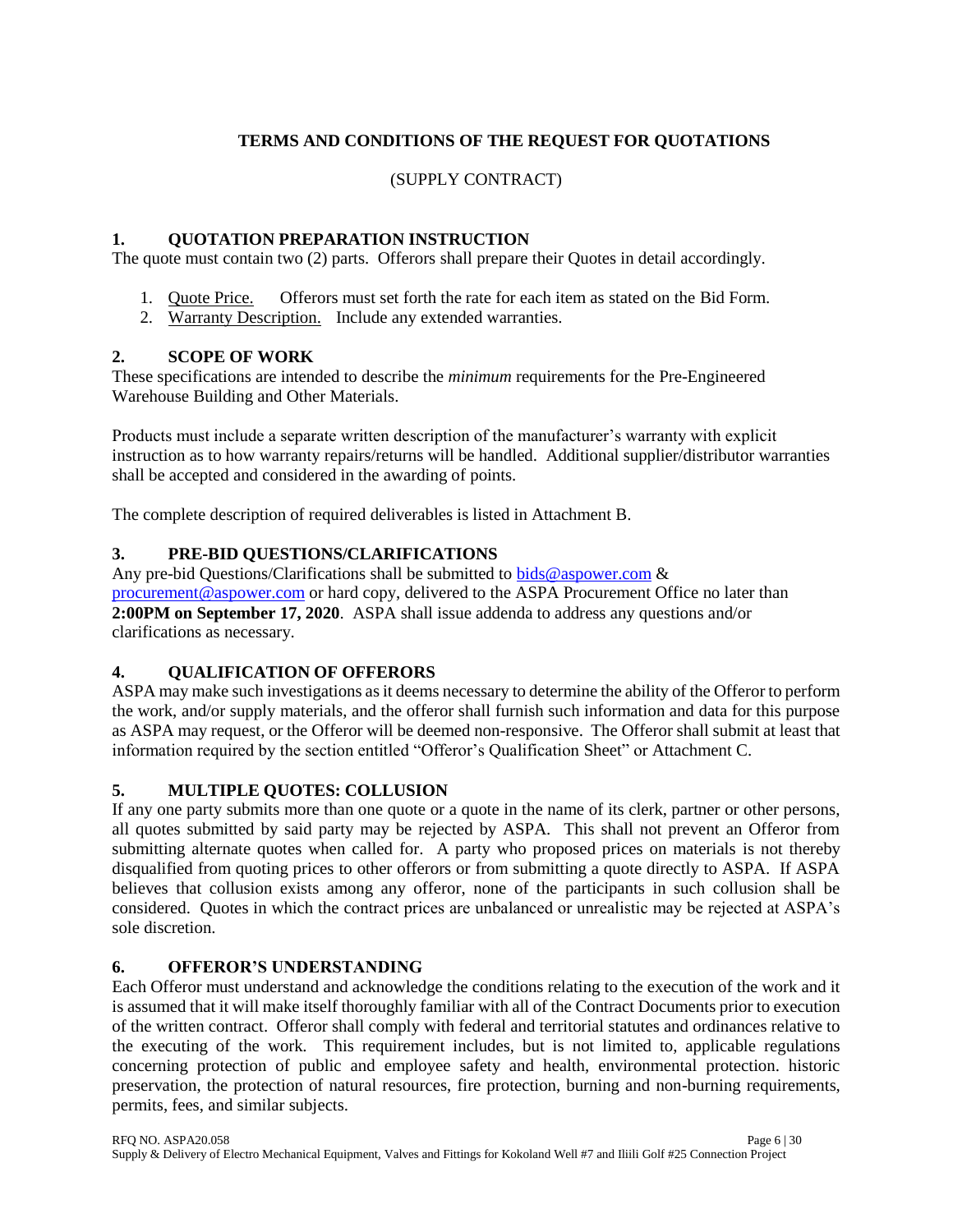## **7. SUBMISSION OF QUOTES**

All blank spaces in the quote form must be completed in ink. Offerors are required to submit quotes using the attached Bid Form(s). Prices quoted shall be in United States currency in both words and figures where required. No changes shall be made in the phraseology of the forms. Written amounts shall govern in cases of discrepancy between the amounts stated in writing and the amounts stated in figures. In case of discrepancy between unit prices and totals, unit prices will prevail. Any quote shall be deemed informal which contains omissions, erasure, alterations or additions of any kind, or prices uncalled for, or in which any of the prices are obviously unbalanced, or which in any manner shall fail to conform to the conditions of the Notice to Offerors. The Offeror shall sign the quote in the space provided. If the Offeror is a corporation, the legal name of the corporation shall be set for the above, together with the signature of the officer or offices authorized to sign Contracts on behalf of the corporation. The typewritten name shall be inserted with each signature of the partner or partners authorized to sign Contracts on behalf o the partnership. If signature is by an agent, other than an officer of a corporation or a member of a partnership, a notarized power-of-attorney must be on file with ASPA prior to the opening of Quotes, or submitted with the quote, otherwise the quote will be regarded as not properly authorized.

## **8. ATTACHMENTS**

- Attachment A: Offeror's Transmittal Form
- Attachment B: Technical Specifications for Materials & Quotation Form
- Attachment C: Offeror's Qualifications Sheet
- Attachment D: Disclosure Statements
- Attachment E: Non-Collusion Affidavit of Prime Offeror

## **9. REJECTION OF QUOTES**

ASPA may, after opening but prior to award and within the time specified for acceptance, reject any or all quotes, or the quote for any one or more commodities or contracted services included in the proposed contract, when the public interest will be served thereby.

## **10. AMERICAN SAMOA LICENSES, PERMITS, TAXES & IMPORT DUTIES**

The successful Offeror(s) shall be cognizant of and comply with all American Sāmoa Government (ASG) laws and ordinances pertaining to licenses, permits, tax structure and import duties.

## **11. SUCCESSFUL OFFEROR(S) LICENSE**

Offerors from off-island shall be licensed in accordance with the provisions of its state and country and shall be skilled and regularly engaged in the general type and size of work called for under this RFQ. All offerors shall have an American Sāmoa Business license prior to execution of contract.

## **12. WITHDRAWAL OF QUOTE**

Any quote may be withdrawn prior to the scheduled time for the opening of quotes by notifying ASPA in a written request. No quote may be withdrawn after the time schedule for opening of quotes.

## **13. OPENINGS & COMPARISON OF QUOTES**

In accordance with ASPA Procurement Rule § 3-110, quotes will be opened and recorded as part of the record for the Source Evaluation Board (SEB). Unless the Procurement Manager determines that satisfactory evidence exists that a "mistake" has been made, as set forth in Procurement Rule § 3-114, Offerors will not be permitted to revise their Quotations after Quotation opening.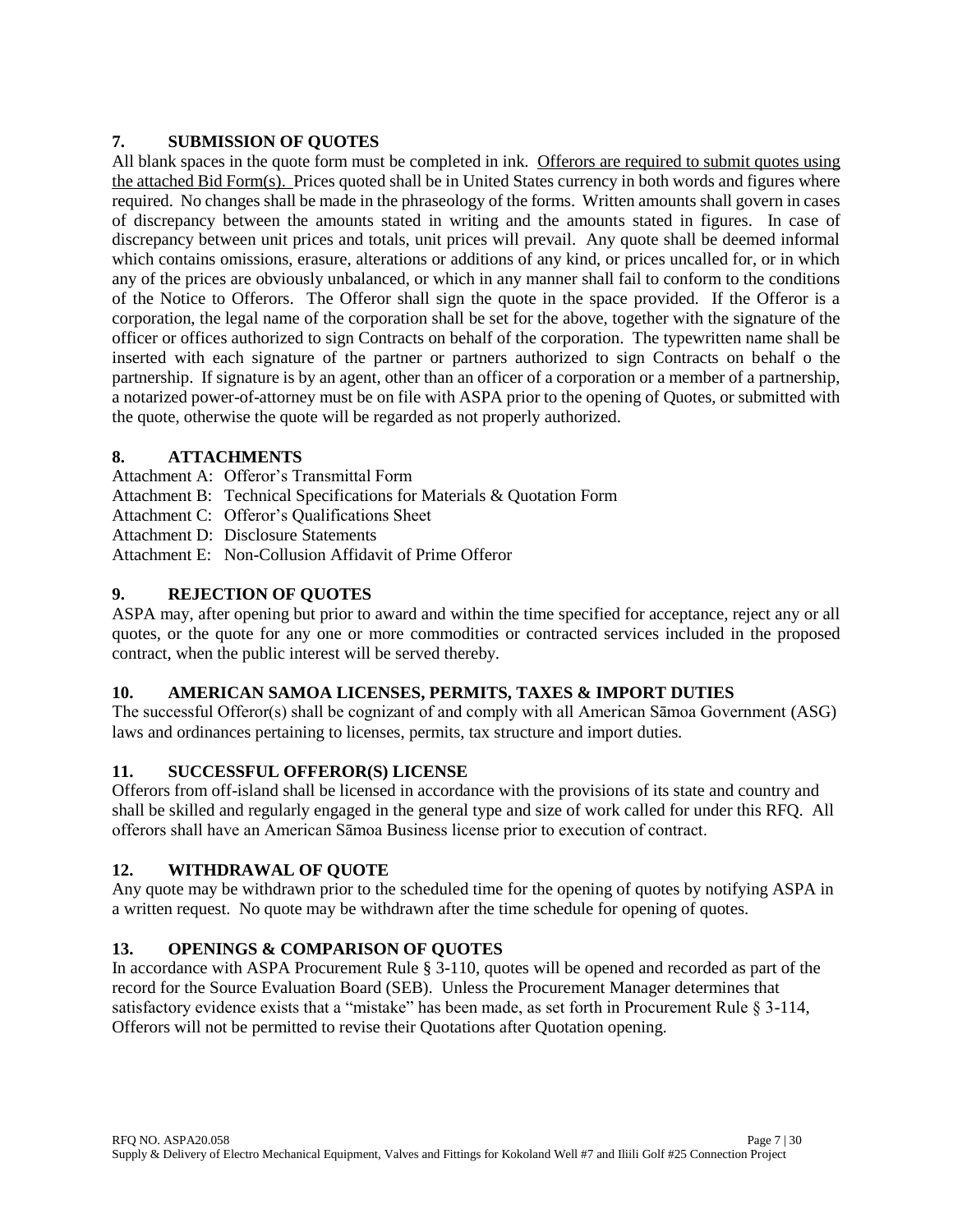## **14. EVALUATION CRITERIA**

These criteria will be used by the SEB to evaluate quotes:

| $0-15$ points | Shipping and Lead Time Delivery                       |
|---------------|-------------------------------------------------------|
| $0-20$ points | Prior experience in providing the specified materials |
| $0-25$ points | Quality of materials provided                         |
| $0-40$ points | Inventory prices, per unit or per grouping            |
| 100 points    | Total (best possible score)                           |

ASPA reserves the right to award by item, groups of items, sections or total quote, whichever is in the best interest of ASPA. ASPA may reject any quote, in whole or in part, or reject all quotes if it determines that the lowest quote exceeds the funds available for purchase, or if the lowest quotes is considered in excess of current reasonable market prices.

## **15. PAYMENT**

Net 30 days upon receipt of materials. Pre-Payment is not acceptable.

ASPA will not pay any penalties or late fees.

## **16. BILL OF SALE**

Successful Offeror(s) shall render Bill(s) of Sale for each item delivered under this solicitation. Failure to comply with this requirement will result in rejection of delivery. The Bill(s) of Sale must accompany the items delivered but will not be considered as an invoice for payment. Supplier shall bill ASPA in accordance with billing instructions as indicated on the Purchase Order.

### **17. MANUFACTURER'S CERTIFICATE**

Successful Offeror(s) are required, upon delivery of any item under this solicitation, to furnish a certificate from the manufacturer indicating the goods meets the specifications. Failure to comply with this request will result in rejection of delivery.

### **18. TIED QUOTES**

If one or more offerors quote the same unit price or total amount, whether in whole or in part, the Acting Procurement Supervisor shall have the authority to award the quote to any one of the offerors based on scoring on other criteria, or by drawing lots in public, at ASPA's sole discretion. The Acting Procurement Supervisor also has the authority to reject all such quotes.

### **19. BRAND NAMES**

Any reference in the solicitation to a manufacturer's brand name or number is due solely to ASPA's lack of a satisfactory specification for the commodity's description. Such reference is intended to be descriptive, but not restrict, and is intended to be included for the sole purpose of indicating to prospective offerors a description of the article or services that will be satisfactory. Quotes on comparable items will be considered, provided the offeror clearly states in its quote the exact item it is offering and how it differs from ASPA's specification and/or description.

### **20. INSPECTION**

All supplies, materials, equipment, or services delivered under the Purchase Order shall be subjected to the inspection and/or test conducted by ASPA at destination. If in any case the supplies, materials, equipment or services are found to be defective in material, workmanship, performance, or otherwise do not conform to the specifications, then ASPA shall have the right to reject the items or require they be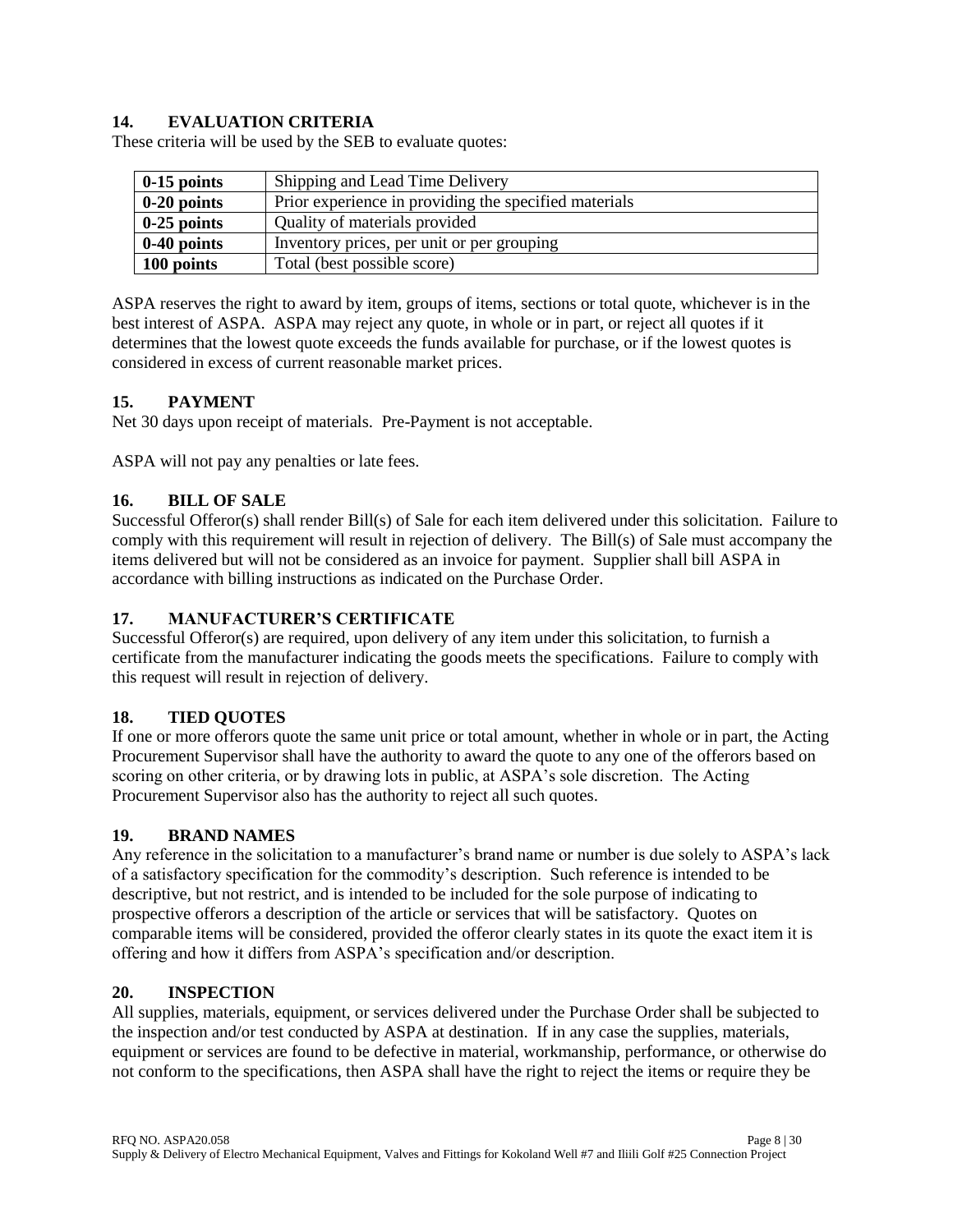corrected at no additional cost to ASPA. The number of days required for correction will be determined by ASPA.

## **21. SELLER'S INVOICE(S)**

Invoices shall be prepared and submitted (one copy shall be marked "original") unless otherwise specified. Invoices shall be "certified true and correct" and shall contain the following information:

- Purchase Order Number
- Item Numbers
- Description of supplies or services
- Sizes
- Ouantities
- Unit Prices
- Shipping & Handling Insurance
- Extended total
- Other Non-product costs associated with the order

Bill of Lading number and weight of shipment will be shown for shipments made on government bill of ladings.

## **22. JUSTIFICATION OF DELAY**

If the Offeror is not able to meet the specified pick-up and/or delivery date, it is required to notify the Warehouse Manager of such delay. Notification shall be in writing and shall be received by the Warehouse Manager at least twenty-four (24) hours before the specified delivery date. Notification of delay shall include an explanation of the causes of the reason for the delay including statement(s) from supplier or shipping company causing the delay. ASPA reserves the right to reject delay justification if, in the opinion of the Warehouse Manager such justification is not adequate.

### **23. BASIS OF AWARD**

A Source Evaluation Board (SEB) will evaluate quotes. The Executive Director, based on recommendations by the Procurement Manager, shall approve SEB members. Submission of a quote shall constitute a waiver of any challenge or dispute of SEB members, as well as the choice of methodology set forth on the SEB score sheets. The award will be made by ASPA in accordance with the evaluation criteria set forth on the SEB score sheets. The award will be made by ASPA in accordance with the evaluation criteria set forth herein and with ASPA's procurement rules. A determination shall be made by the SEB of those responsible offeror(s) whose quote(s) are determined to have a reasonable chance of being selected for award. These discussions shall only be conducted for obtaining clarification from the offeror(s) on its quote(s) to ensure full understanding of and responsiveness to the RFQ requirements. Discussions shall be conducted individually with each offeror and care shall be exercised to ensure that no information derived from competing quotes is disclosed. All offerors with whom discussion are conducted shall be accorded an opportunity to revise their quotes in response to specific quotes will be evaluated by a Source Evaluation Board (SEB).

Award is made to the lowest *responsive, responsible* Offeror providing the best value to the American Samoa Power Authority. The results of the SEB will be documented, and a written recommendation by the SEB will be sent to the Procurement Manager. The Procurement Manager, upon receiving the SEB's recommendation, shall forward to the Executive Director and/or to the Board of Directors for final approval. ASPA reserves the right to make the award to the offeror(s) that submit a quote which meets the requirements set forth herein and is in the best interest of ASPA after taking into consideration the aforementioned factors. ASPA reserves the right to select portions of a quote, or to reject any and all quotes.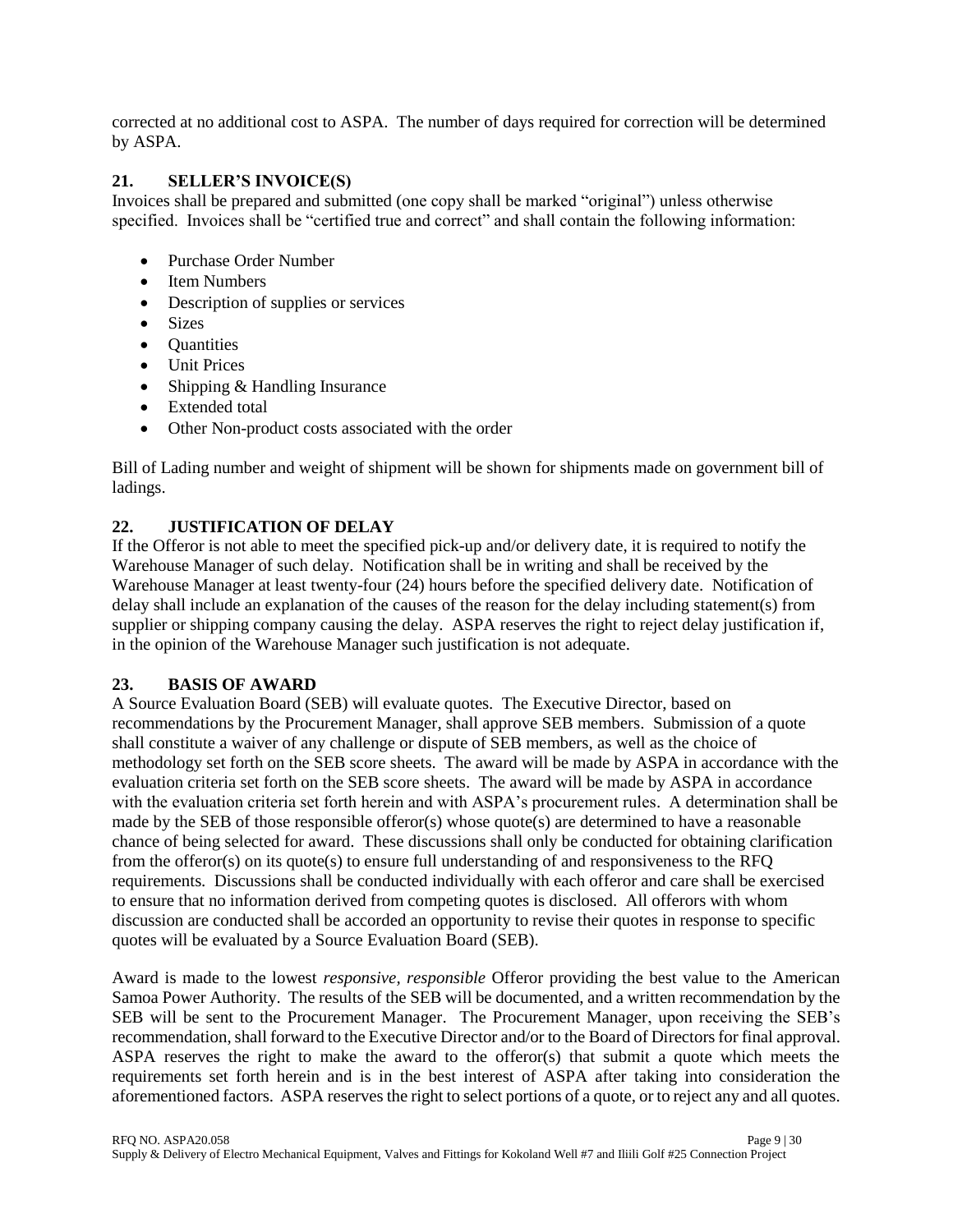## **24. INSURANCE**

The successful offeror(s) shall obtain the insurance coverage designated herein and pay all costs associated therewith. Such insurance shall be for the coverage of the shipment of materials to ASPA Tafuna Warehouse.

## **25. COMPLIANCE WITH LAWS**

Offerors who are awarded a contract under this solicitation shall comply with the applicable standards, provisions and stipulations of all pertinent Federal and/or local laws, rules and regulations relative to the performance of this contract and the furnishing of goods.

# **26. OFFEROR'S QUALIFICATION DATA**

It is the intention of ASPA to award a contract only to the Contractor who is able to furnish satisfactory evidence that it has the requisite experience and ability and that it has sufficient capital, facilities and plant to enable it to perform the work successfully and promptly and to complete it within the term set forth in the contract. Each Offeror shall submit as part of the total Quotation package, the following information:

- 1. Name of organization;
- 2. Address and phone number of home office, principal place of business and locations and contact information for any branch offices;
- 3. Type of business structure, e.g., corporation, partnership, joint venture, proprietorship;
- 4. Place of organization or state of incorporation;
- 5. Names and addresses for all owners for businesses other than corporations;

*For corporations,* list the names and addresses of directors, officers and stockholders with twenty percent (20%) ownership interest or greater;

Places, including individual states and territories of the United States, where registered as a foreign corporation;

- 1. Name of awarding agency or owner for which work was performed;
- 2. Dates of performance;
- 3. Whether performance was completed within the specified time under the contract and, if not, why; and
- 4. The names and addresses of three references, at least one of which should be a bank or other lending institution, governmental agency or bonding company.

All Quotation prices are to include delivery to the place designated by ASPA which shall be CIF Pago Pago. No charges for delivery, parcel post, packing, cartage, insurance, license fees, or for any other purpose will be paid by ASPA.

# **27. DELIVERY AND REMEDIES FOR DEFAULT**

All items covered by this contract shall be subject to inspection and acceptance at destination. Any material found to be damaged, as well as broken seals on packages or unmarked packages shall be removed and replaced by the Contractor at no cost to ASPA.

In the event any item furnished by the Contractor in performance of the contract should fail to comply with the specifications established as a basis for award of the Invitation, ASPA may reject the same, and it shall thereupon become the duty of the Contractor to reclaim and remove the same forthwith without expense to ASPA, and immediately to replace all such rejected items with others conforming to said specifications;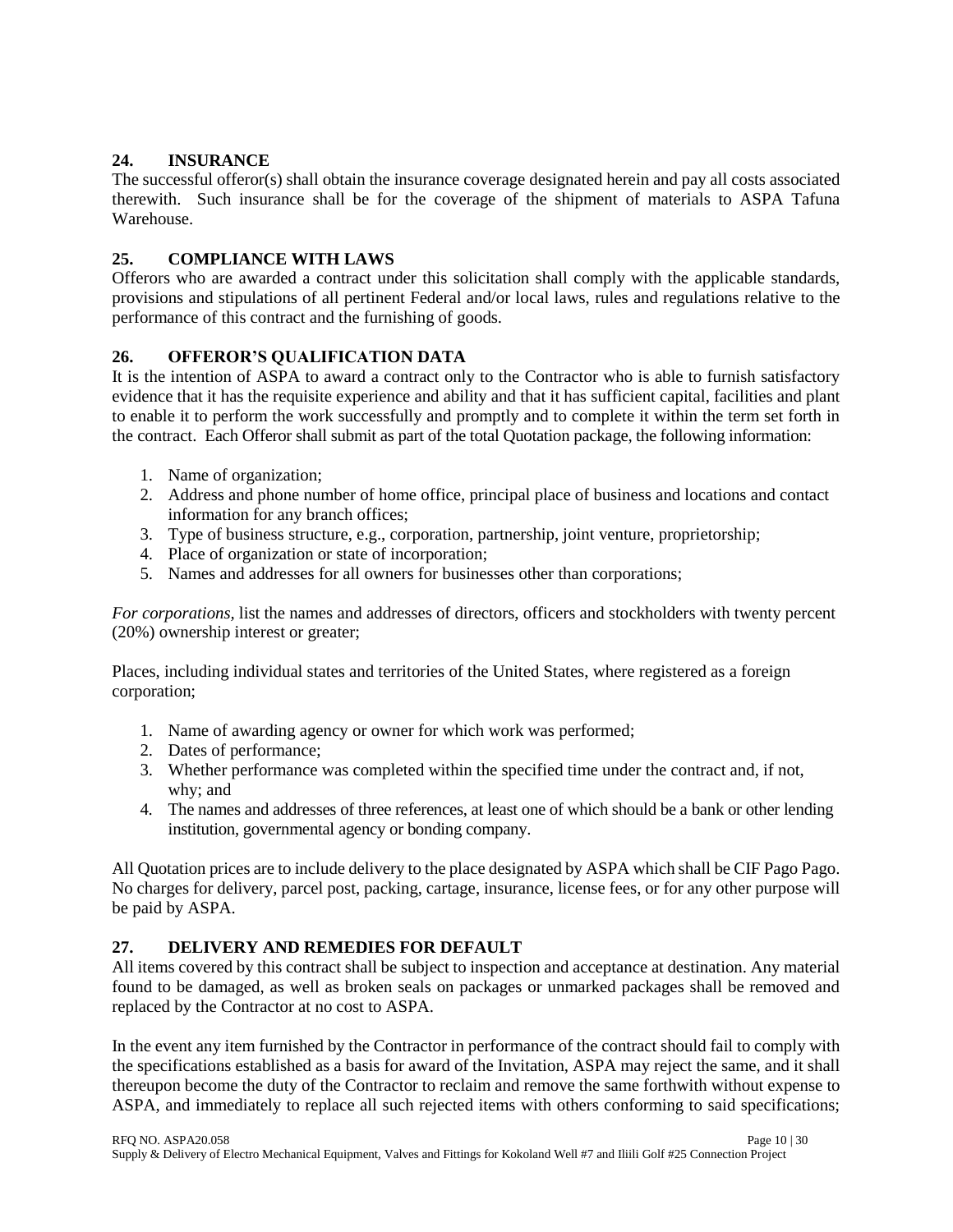provided that should the Contractor fail, neglect or refuse to do so, ASPA shall thereupon have the right to purchase in the open market, at the then prevailing price, a corresponding quantity of any such items, and to deduct from any monies due or that may thereafter become due to the Contractor the difference between the price named in the contract and the actual cost thereof to ASPA. In addition and without limiting any other remedies available to ASPA, the Contractor shall be liable for all losses, costs and expenses incurred by ASPA.

Acceptance of items at destination shall not relieve the Contractor from the obligation to correct any incomplete, inaccurate, or defective deliveries in accordance with these General Conditions. The time of delivery as set forth herein is an integral part of this Invitation and resulting contract. If Contractor fails to make delivery within the time established and agreed upon by both parties, ASPA may, at its option, declare the Contractor to be in default, and his Quotations and resulting contract to be null and void or ASPA shall charge the Contractor a fee of \$100 per day until the default has been remedied.

Contractors shall be excused from performing hereunder during the time and to the extent that they are prevented from obtaining, delivering, or performing in the customary way because of fire, strike, acts of God, partial or total interruption, providing it is satisfactorily established that the non-performance is not due to fault or negligence of the party not performing.

Offeror shall indicate in its Quotation the lead time for delivering.

ASPA shall be notified by the vendor if the product ordered cannot be delivered within the time period to give ASPA the opportunity to secure product elsewhere.

ASPA reserves the right to purchase products on open market if vendor cannot supply products within time specified in this contract.

### **28. PRODUCT GUARANTEE**

Products sold under the contract must be guaranteed by the vendor.

Orders not filled and partials shall be indicated on the packing list. Vendor shall inform the Warehouse Manager of anticipated date for unfilled and partial orders.

### **29. RETURN POLICY**

Products can be returned for full credit within 30 days from the date of purchase. If an item is received damaged or defective, the vendor will replace the item at no charge. Should ASPA encounter a warranty/return issue, the product will be returned to the vendor for full credit or a replacement.

### **30. SPECIFICATIONS**

All specifications included as a part of this Invitation are designed to set forth the level of quality and performance desired by ASPA, and is intended to be descriptive, not restrictive. Whenever any article, material, or equipment is described by use of a product or brand name, or by using the name of a manufacturer or vendor, the use of same is for informative purposes only, and the term "or equal" if not inserted, is implied.

Offerors may submit alternate offers on items they deem to be equal or superior in quality and performance to the specifications set forth. However, such offers must designate the manufacturer, brand or trade name, and model number of the items offered, and be accompanied by descriptive material in the form of literature, catalog cuts and specifications fully describing the items proposed, and detailing any deviations from the specification established by ASPA. Failure to provide this information will be at Offeror's risk and may be cause for rejection of the items offered.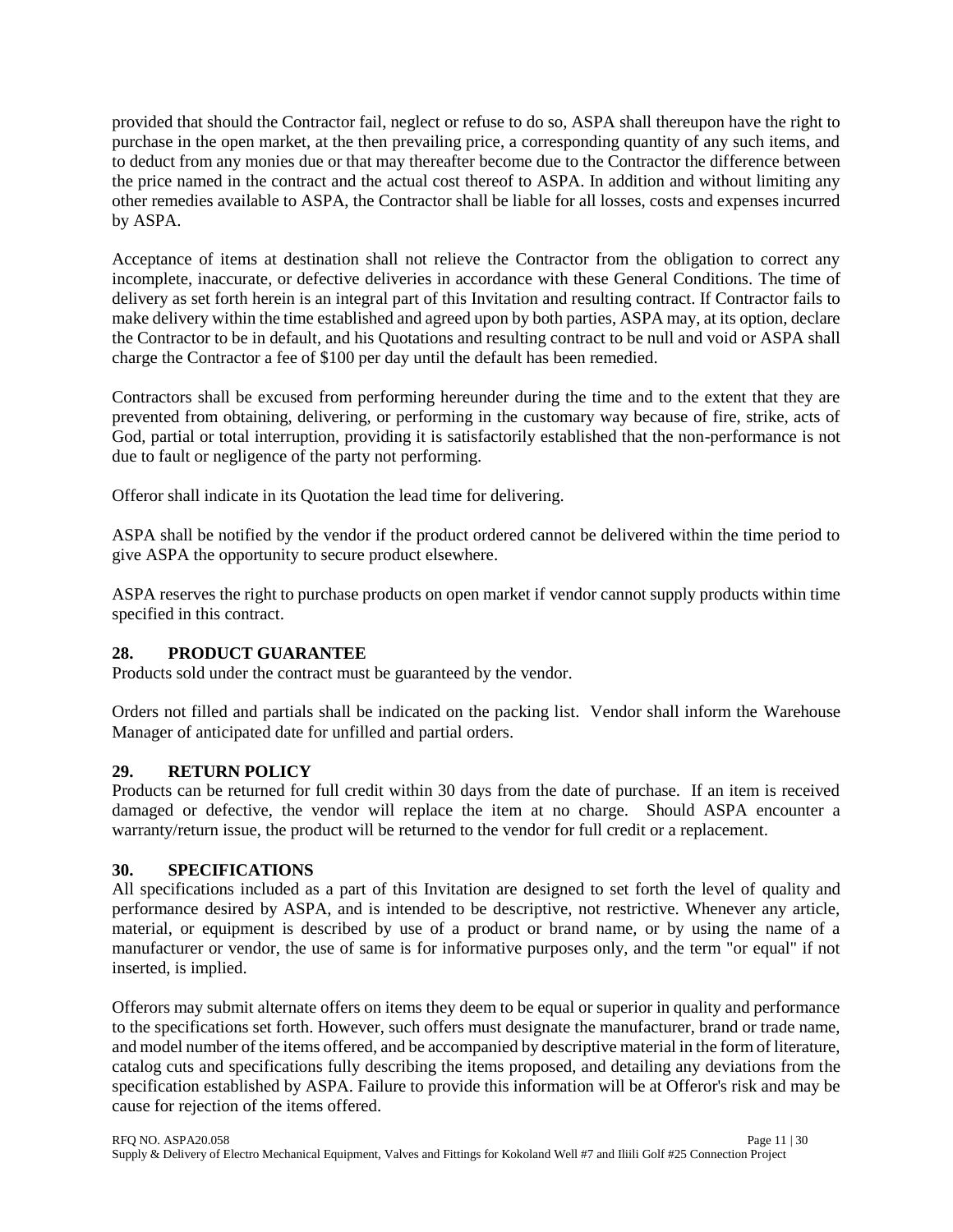ASPA reserves the right to require such additional information, submittals, samples and, if practicable, demonstration of items offered as may be necessary to allow a full and complete evaluation of all Quotations. Samples and/or demonstrations will be supplied promptly and free of charge to ASPA. Failure to provide samples within a set of business days agreed upon by both parties may be grounds for Quotation rejection. Samples will upon request, and if not destroyed by testing, be returned at the Offeror's expense.

The responsibility to determine the equivalence of quality and performance of any item offered to the specifications established for this Invitation rests solely with ASPA and its decision shall be final.

The successful offeror will be required to provide submittals upon Notification of Award.

The Contractor Warrants:

- That goods, supplies, materials and equipment covered by this tender conform to the specifications, design, drawings, samples and other descriptions referred to in this tender
- that such goods, supplies, materials, and equipment are free from defects in materials and workmanship, patent or latent; and
- that such goods, supplies, materials and equipment are fit for ordinary purposes for which they are used, and fit for such particular purposes as the contractor has reason to know or should know

## **31. INDEMNIFICATION**

Contractor agrees to investigate, defend and hold ASPA harmless from and against any and all loss, damage, liability, claims, demands, detriments, cost, charges and expense (including attorney's fees), and causes of action of whatsoever character which ASPA may incur, sustain or be subjected to, arising out of or in any way connected to the services to be performed by Contractor or subcontractor under this Contract and arising from any cause, except the sole negligence of ASPA.

### **32. AWARD, CANCELLATION, AND REJECTION**

Contract award shall be made to the responsible Offeror submitting the lowest responsive Quotation. No other factors or criteria, unless otherwise stated, shall be used in the evaluation.

ASPA reserves the right to waive any minor irregularities in the Quotation received. The Procurement Manager shall have the authority to award, cancel, or reject Quotations, in whole or in part for any one or more items if she determines it is in the best public interest. It is the policy of ASPA to award contracts to qualified Offerors. ASPA reserves the right to increase or decrease the quantity of the items for award and make additional awards for the same type items based on the quotation prices for a period of thirty (30) days after the original award.

### **33. MULTIPLE QUOTATIONS – COLLUSION**

If more than one Quotation is submitted by any one party or in the name of its clerk, partner or other person; all Quotations submitted by said party may be rejected by ASPA. This shall not prevent an Offeror from submitting alternate Quotations when called for. A party who has proposed prices on materials is not thereby disqualified from quoting prices to other Offerors or from submitting a Quotation directly to ASPA.

If ASPA believes that collusion exists among any Offerors, none of the participants in such collusion shall be considered. Quotations in which the contract prices are unbalanced or unrealistic may be rejected at ASPA's sole discretion.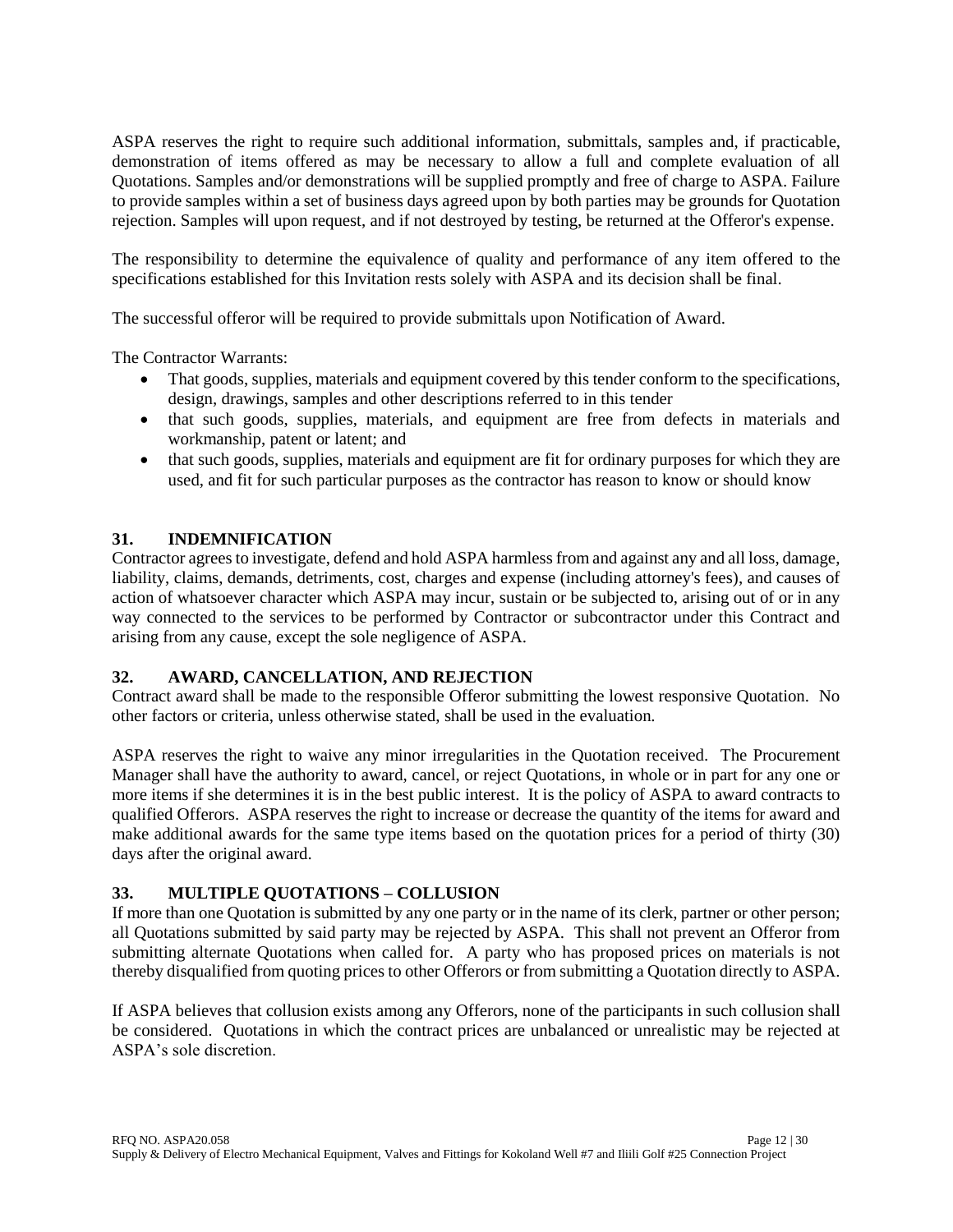### **34. ASSIGNMENT**

The Contractor's obligation and duties under this contract shall not be assigned in whole or in part by the Contractor without the prior written approval of ASPA.

## **35. CONTINGENT FEES**

The Offeror represents that it has not retained a person to solicit or secure an ASPA contract upon an agreement or understanding for a commission, percentage, brokerage, or contingent fee; except for retention or bona fide employees or bona fide established commercial selling agencies for the purpose of securing business.

## **36. WITHDRAWAL OF QUOATION**

Any Quotation may be withdrawn prior to the scheduled time for the opening of Quotations by notifying ASPA in a written request. No Quotation may be withdrawn after the time schedule for opening of Quotations.

## **37. EXECUTION OF CONTRACT**

The Contractor shall, after receiving the Notice of Award, sign a contract within ten (10) days and deliver to ASPA the contract, together with all any requirements included in this Quotation document.

## **38. RFQ CONDITIONS**

This RFQ does not commit ASPA to award a contract or to pay any cost incurred in the preparation of a Quotation. The American Samoa Power Authority reserves the right to:

- Reject any Offeror for being non-responsive to Quotation requirements contained in this RFQ or for being non-responsible;
- Reject all Quotations and reissue an amended RFQ;
- Negotiate a contract with the Offeror selected for award; and
- Waive any non-material violations of rules contained in this RFQ.

ASPA reserves the right to issue any addendum to this RFQ. Offerors shall send ASPA a signed form confirming receipt of any addendum, and shall submit supporting/additional information as required by any addendum. In the event that an Offeror fails to acknowledge receipt of any such addendum in the space provided, such Offeror's Quotation shall be considered irregular and will be accepted by ASPA only if it is in ASPA's best interest, as determined by ASPA in its sole discretion. In the event that addenda are not received until after the Offeror has submitted its Quotation, a supplementary Quotation may be submitted revising the original Quotation. Such supplementary Quotations must be received by ASPA prior to the closing date and time.

### **39. PRICES**

*All prices Quotation shall be firm and not subject to increase if accepted during the acceptance period*. Quotations containing an "escalation clause" will not be considered unless specifically authorized by ASPA in the Request for Quotes.

For each item Quotation, a unit price and a total for the quantity must be stated. The unit price shall always control.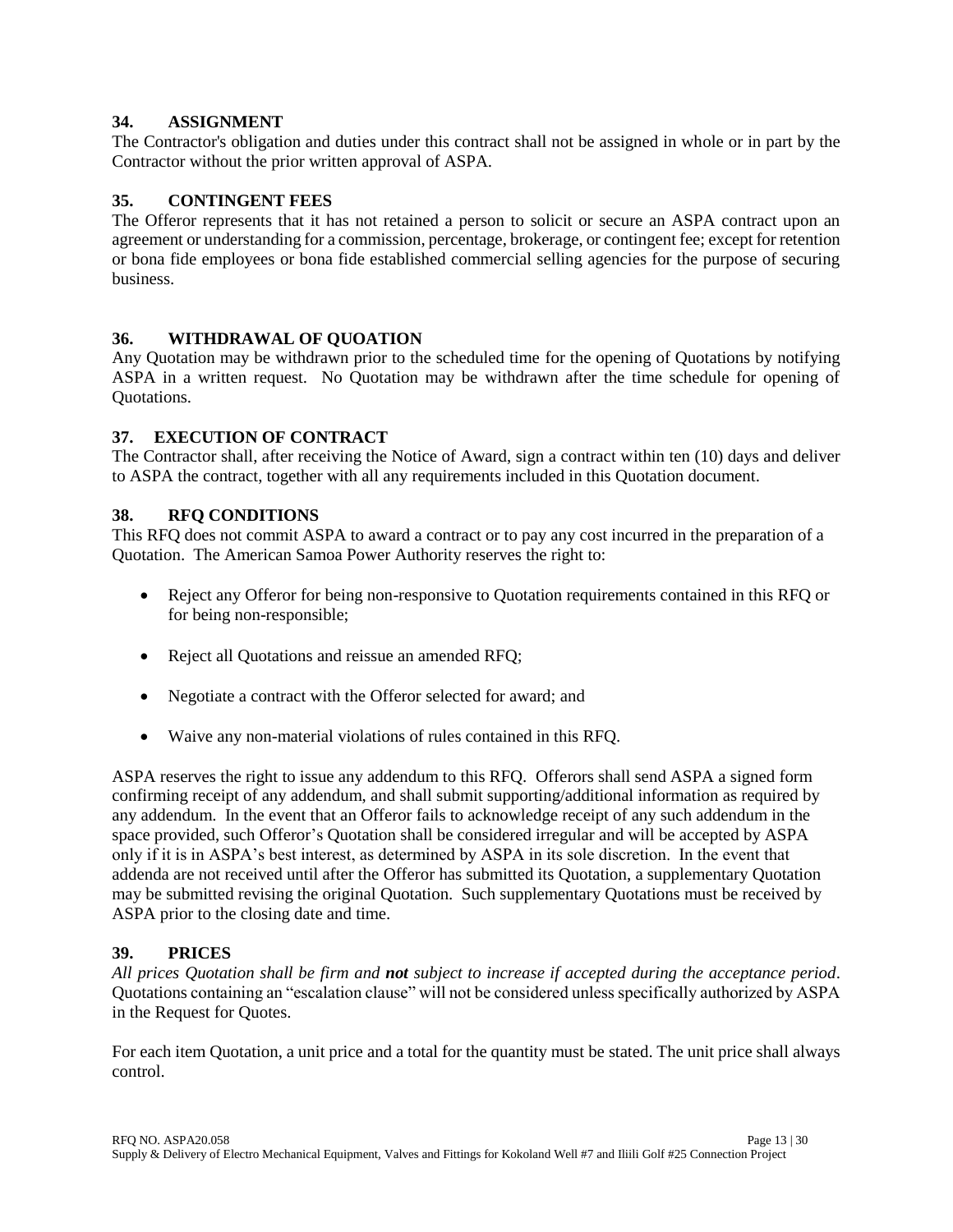All prices shall be CIF (Cost, Insurance and Freight) destination (Pago Pago). The seller is permitted to transport the goods to the American Samoa Power Authority at his own expense and risk.

#### **40. CONFLICT OF INTEREST**

No member, officer, or employee of ASPA during his/her tenure or for one year thereafter shall have any interest, direct or indirect, in any property included, or any contract for property, materials, or services to be furnished or used in connection with this contract or the proceeds thereof.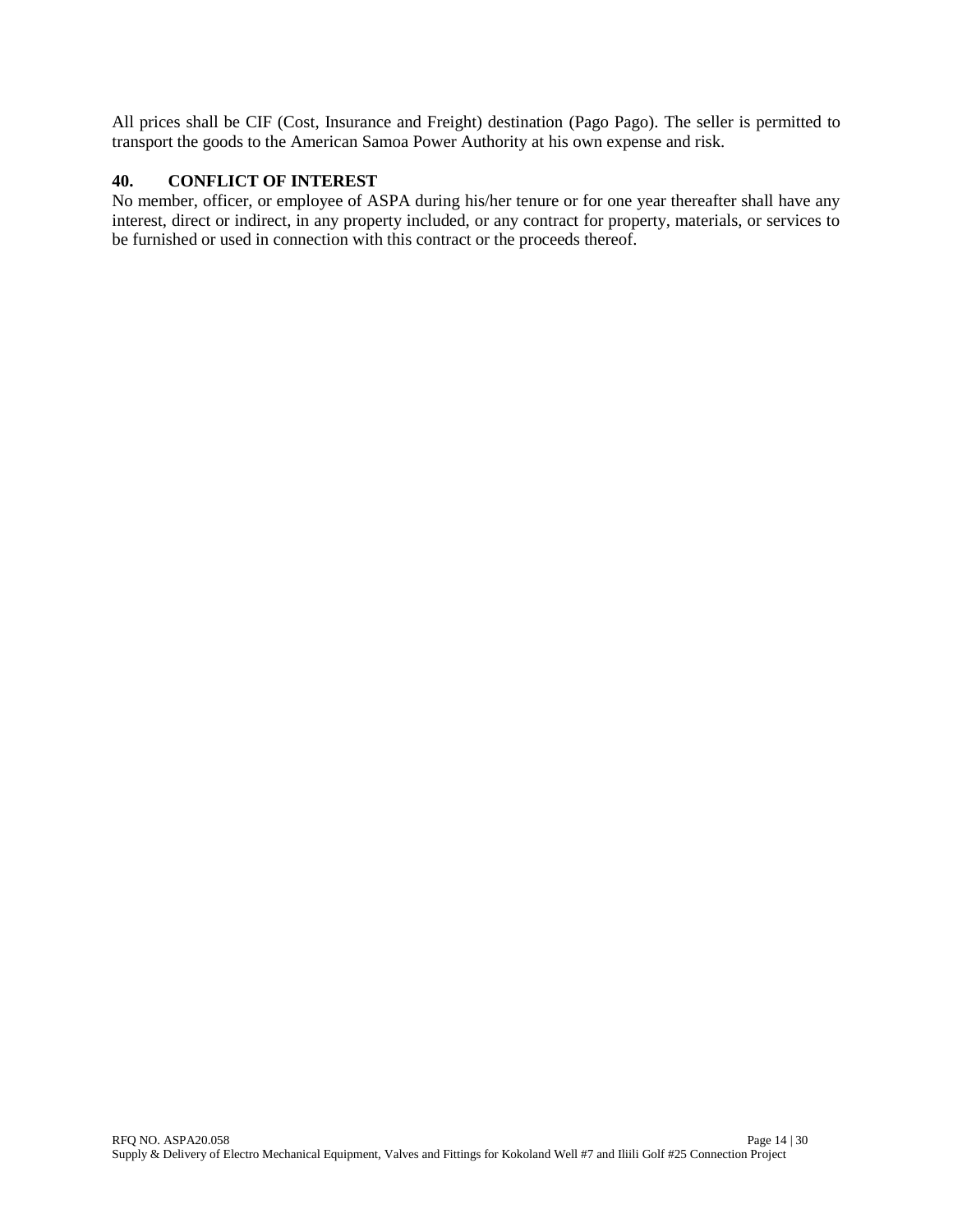# **ATTACHMENT A OFFEROR'S TRANSMITTAL FORM**

Date: \_\_\_\_\_\_\_\_\_\_\_\_\_\_\_\_\_\_\_\_\_\_\_\_\_

AMERICAN SAMOA POWER AUTHORITY American Samoa Government

To Whom It May Concern:

The undersigned (hereafter called an Offeror), (Corporation, Partnership or Individual) hereby proposes and agrees to furnish all the necessary information pertaining to:

## **RFQ NO.ASPA20.058** PROJECT NAME: **SUPPLY & DELIVERY OF ELECTRO MECHANICAL EQUIPMENT, VALVES AND FITTINGS FOR KOKOLAND WELL #7 AND ILIILI GOLF WELL #25 CONNECTION PROJECT**

In accordance with the Materials Specification (Attachment B), General Terms and Conditions, the Project Specifications, Approved Design and Construction Plans, and other procurement requirements specified in this document for the prices stated in the itemized Quotation form(s) attached hereto, plus any and all sums to be added and/or deducted resulting from all extra and/or omitted work in accordance with the unit and/or lump sum prices stated in the itemized Quotation form attached hereto.

The undersigned has read and understands the Quotation requirements, and is familiar with and knowledgeable of the local conditions at the island-wide location(s) where the work is to be performed. The Offeror has read the RFQ Instructions and General Terms and Conditions attached to ascertain that all of the requirements (see boxes) of the Quotation are submitted in the Quotation envelope, with an original, one PDF electronic copy, and five (5) hard copies, at the date and time for Quotation opening. (See Page 6 of this document, "SPECIAL NOTICE TO PROSPECTIVE OFFERORS" to verify that all submittal requirement boxes have been checked).

Signed Seal

Date:

\_\_\_\_\_\_\_\_\_\_\_\_\_\_\_\_\_\_\_\_\_\_\_\_\_\_\_\_\_\_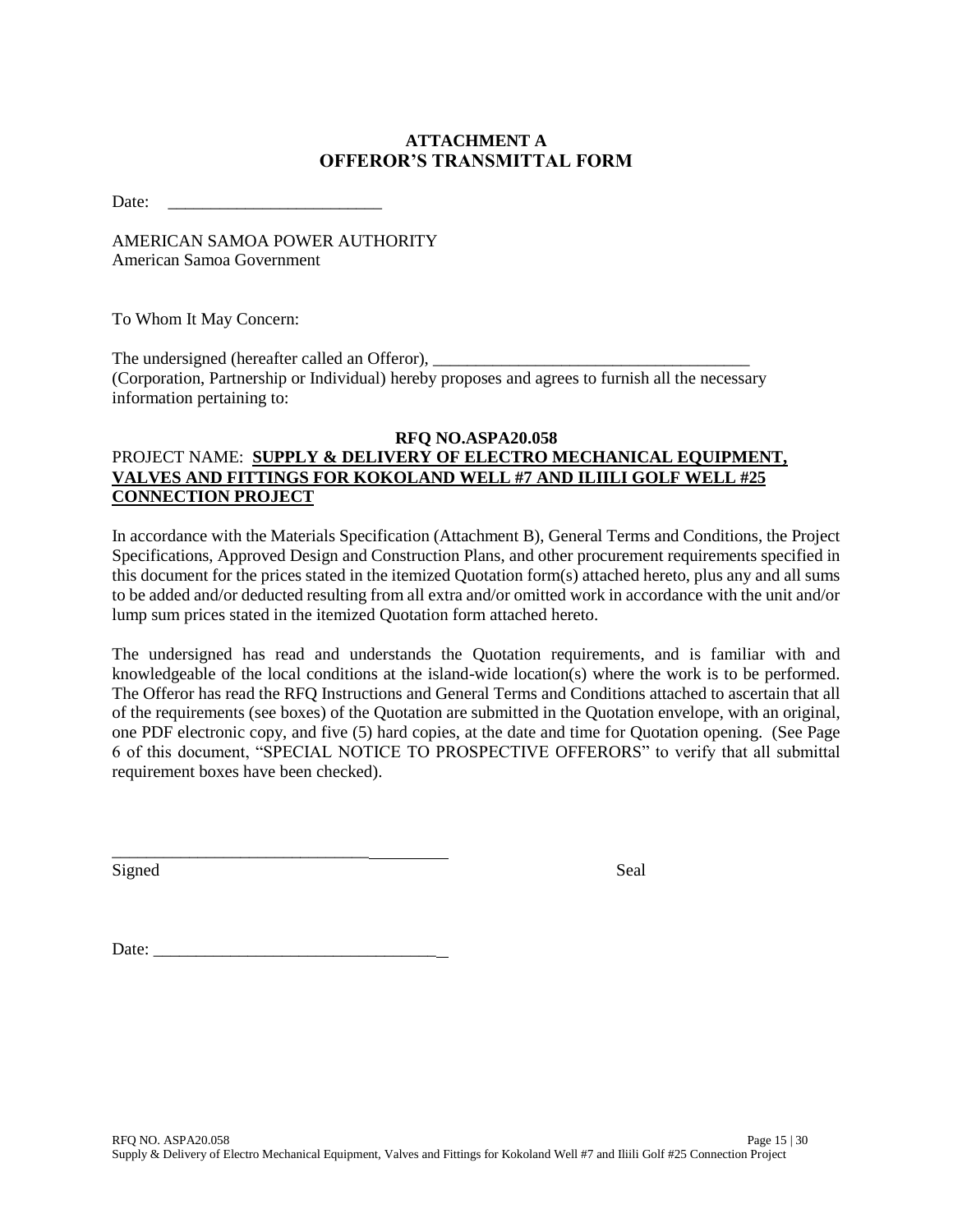### **ATTACHMENT B – BID FORM**

TO: American Samoa Power Authority, Attn: Procurement Manager<br>ADDRESS: P.O. Box PPB, Pago Pago, American Samoa, 96799 P.O. Box PPB, Pago Pago, American Samoa, 96799 TITLE: **Supply & Delivery of Electro-Mechanical Equipment, Valves and Fittings for Kokoland Well # 7 and IliIli Golf Well # 25 Connection Project** RFQ NO. ASPA\_\_\_\_\_\_.ESD-WTR

### **Project: KOKOLAND WELL # 7**

| Item                     | <b>QTY</b>                         | <b>UNIT</b> | <b>DESCRIPTION</b>                                      | U/COST | <b>AMOUNT</b> |  |  |
|--------------------------|------------------------------------|-------------|---------------------------------------------------------|--------|---------------|--|--|
|                          | MECHANICAL EQUIPMENT AND MATERIALS |             |                                                         |        |               |  |  |
| 1                        | $\overline{2}$                     | sets        | Grundfos/Franklin or<br>$6°\emptyset$<br>approved equal |        |               |  |  |
|                          |                                    |             | submersible pump model 230S150-5B, equipped             |        |               |  |  |
|                          |                                    |             | with built-in check valve and SS suction strainer.      |        |               |  |  |
|                          |                                    |             |                                                         |        |               |  |  |
| $\overline{2}$           | $\mathfrak{2}$                     | ea          | 3" X 4" 316SS pump coupling reducer                     |        |               |  |  |
|                          |                                    |             |                                                         |        |               |  |  |
| 3                        | 1                                  | ea          | 4"Ø Sensus T2 water meter, FLGXFLG                      |        |               |  |  |
| $\overline{\mathcal{A}}$ | $\overline{7}$                     | ea          | 4"X20 feet PVC-1120 sch80 Code H, Johnson               |        |               |  |  |
|                          |                                    |             | Screens® heavy duty riser/column pipes, 160             |        |               |  |  |
|                          |                                    |             | PSI@73°F, ASTM-D1785, NSF61                             |        |               |  |  |
| 5                        | $\overline{7}$                     | ea          | 4"Ø SS heavy duty riser/column pipes coupling           |        |               |  |  |
| 6                        |                                    |             |                                                         |        |               |  |  |
|                          | $\mathfrak{2}$                     | ea          | 4"Ø threaded type SS Flomatic heaavy duty               |        |               |  |  |
| $\overline{7}$           | $\overline{2}$                     |             | riser/column pipe check valve                           |        |               |  |  |
|                          |                                    | ea          | 4"Ø single arc rubber expansion joint, FLGXFLG          |        |               |  |  |
| 8                        | $\overline{3}$                     | ea          | 4"OX 3/4"OSS single strap pipe saddle                   |        |               |  |  |
|                          |                                    |             |                                                         |        |               |  |  |
| 9                        | $\overline{2}$                     | ea          | 3/4" Ø Plast-O-Matic brand PVC air release valve        |        |               |  |  |
|                          |                                    |             | (ARV) assembly, threaded type, 0-60<br>PSI              |        |               |  |  |
|                          |                                    |             | operating pressure                                      |        |               |  |  |
| 10                       | $\overline{2}$                     | ea          | 2-1/2"Ødial face, 0-150 PSI pressure range,             |        |               |  |  |
|                          |                                    |             | water/oil filled, 1/2" lower mount                      |        |               |  |  |
| 11                       | $\mathbf{1}$                       | ea          | 4"X4"X4" ductile iron tee, FLGXFLGXFLG                  |        |               |  |  |
|                          |                                    |             |                                                         |        |               |  |  |
| 12                       | $\overline{2}$                     | ea          | 4"Ø Non Rising Stem (NRS) gate valve with               |        |               |  |  |
|                          |                                    |             | operating handwheel (OHW), FLGXFLG                      |        |               |  |  |
|                          | $\overline{2}$                     | ea          | 4"Øglobe type spring loaded silent check valve,         |        |               |  |  |
| 13                       |                                    |             | <b>FLGXFLG</b>                                          |        |               |  |  |
| 14                       | $\mathbf{1}$                       | ea          | 4"ØX24"(L) ductile iron spool pipe, FLGXFLG             |        |               |  |  |
| 15                       | 3                                  | ea          | 4"ØX12"(L) ductile iron spool pipe, FLGXFLG             |        |               |  |  |
|                          |                                    |             |                                                         |        |               |  |  |
| 16                       | $\mathbf{1}$                       | ea          | 4"0X36"(L) ductile iron spool pipe, FLGXFLG             |        |               |  |  |
|                          |                                    |             |                                                         |        |               |  |  |
| 17                       | $\mathbf{1}$                       | ea          | 4"ØX80"(L) ductile iron spool pipe, FLGXFLG             |        |               |  |  |
|                          |                                    |             |                                                         |        |               |  |  |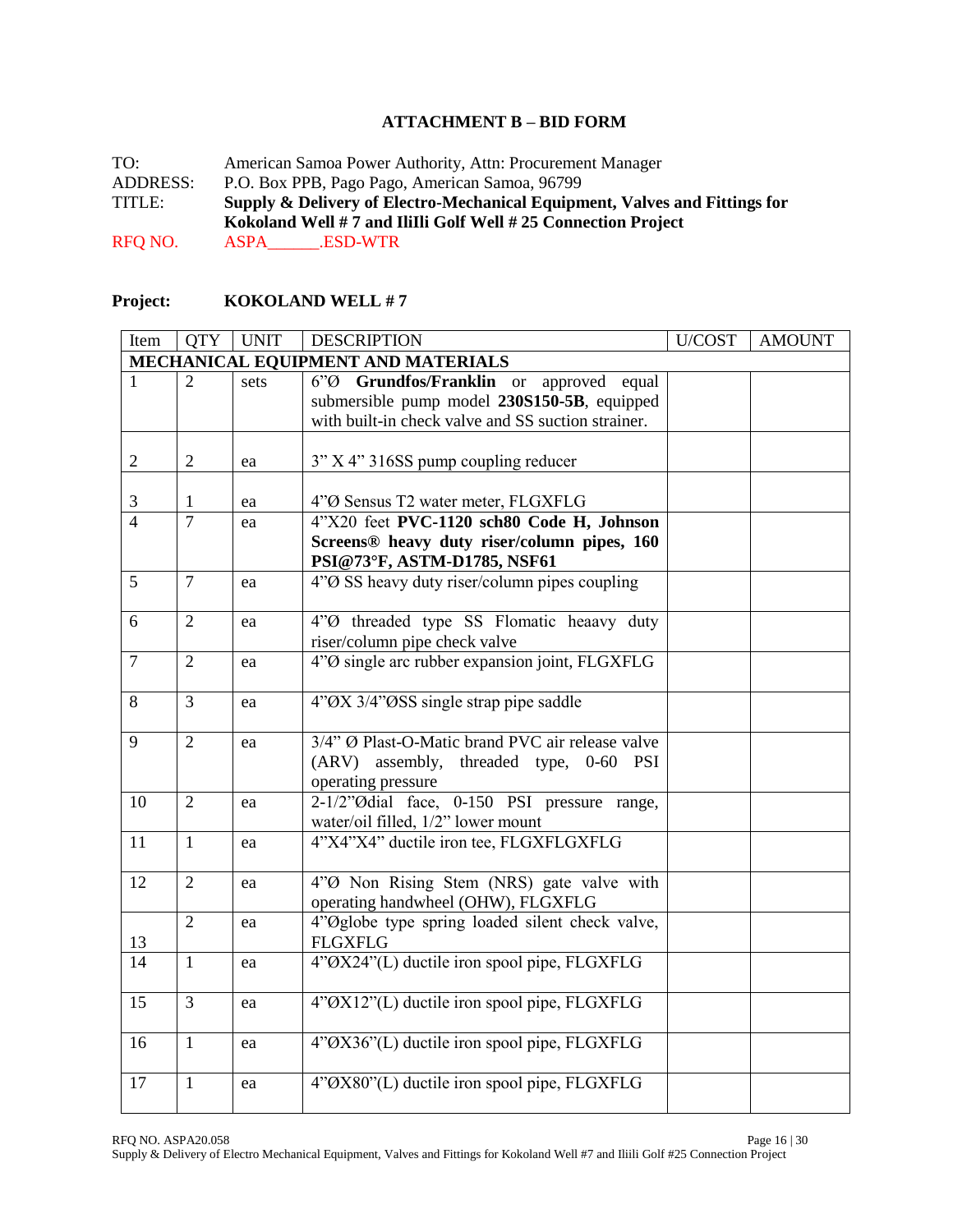| 18                       | 3                                                                                                                                                                        | ea                | 4"ØX45° ductile iron elbow, FLGXFLG                                                                                                                                                                                                              |  |  |  |
|--------------------------|--------------------------------------------------------------------------------------------------------------------------------------------------------------------------|-------------------|--------------------------------------------------------------------------------------------------------------------------------------------------------------------------------------------------------------------------------------------------|--|--|--|
| 19                       | $\overline{2}$                                                                                                                                                           | ea                | long radius ductile<br>4"ØX90°<br>elbow,<br>iron<br><b>FLGXFLG</b>                                                                                                                                                                               |  |  |  |
| 20                       | $\mathbf{1}$                                                                                                                                                             | ea                | 8"ØX4"Ø ductile iron reducer, FLGXFLG                                                                                                                                                                                                            |  |  |  |
| 21                       | $\mathbf{1}$                                                                                                                                                             | ea                | 8" <sup>O</sup> ductile iron sleeve coupling for PVCC900                                                                                                                                                                                         |  |  |  |
| 22                       | 20                                                                                                                                                                       | ea                | 4"ØX1/8"Ø thick red rubber flanged gasket                                                                                                                                                                                                        |  |  |  |
| 23                       | 200                                                                                                                                                                      | set               | 5/8"OX3" SS hex head bolts, nuts and flat washers                                                                                                                                                                                                |  |  |  |
|                          |                                                                                                                                                                          |                   | ELECTRICAL EQUIPMENT AND MATERIALS                                                                                                                                                                                                               |  |  |  |
| 1                        | 1                                                                                                                                                                        | roll              | Size #4AWGX1000 feet, 4-wire with ground<br>Hydroflex-flexible rubber submersible<br>pump<br>cable, Ethylene<br>Propylene<br>Rubber<br>(EPR)<br>insulation, Chlorinated Polyehtylene<br>Rubber<br>(CPE) outer jacket flat cord submersible cable |  |  |  |
| $\overline{2}$           | $\overline{2}$                                                                                                                                                           | sets              | 6"Ø, 15 HP FRANKLIN submersible motor<br>assembly, three (3) phase, 460 volts, 60 hzAC<br>with necessary pig tail.                                                                                                                               |  |  |  |
| 3                        | $\overline{2}$                                                                                                                                                           | ea                | Cutler Hammer / Allen Bradley, Three (3) phase<br>molded case circuit breaker, 3-pole, 100 Amps.<br>460 volts, 18 KAIC@460V, with terminal lugs.                                                                                                 |  |  |  |
| $\overline{\mathcal{L}}$ | 1                                                                                                                                                                        | ea                | Platt Electric Supply Meter sockets with bypass,<br>200 Amps., three (3) phase, 7 jaw, ring type, 4-<br>wire, 600V, surface mount, top/bottom feed, test<br>block bypass, NEMA3R, 30"X14"X6", 127TB,<br>Item # 015640, Mfg. Copper B-Line        |  |  |  |
| 5                        | $\overline{2}$                                                                                                                                                           | ea                | Allen Bradley, 100K05D300 Contactor                                                                                                                                                                                                              |  |  |  |
| 6                        | $\overline{2}$                                                                                                                                                           | ea                | Allen Bradley, 100K12D10M Contactor                                                                                                                                                                                                              |  |  |  |
|                          | Above price shall include all costs such as, shipping, insurance and taxes and other cost that may be<br>incurred to satisfy the full requirements of the Bid Documents. |                   |                                                                                                                                                                                                                                                  |  |  |  |
| Total                    | Base                                                                                                                                                                     | <b>Bid</b>        | <b>ASPA</b><br>FOB/CIF<br>Tafuna):<br>€<br>\$                                                                                                                                                                                                    |  |  |  |
|                          |                                                                                                                                                                          | (Amount in Words) |                                                                                                                                                                                                                                                  |  |  |  |

# **Project: ILIILI GOLF WELL # 25**

| Item | <b>OTY</b>                         | UNIT | <b>DESCRIPTION</b>                                  | U/COST_ | <b>AMOUNT</b> |  |
|------|------------------------------------|------|-----------------------------------------------------|---------|---------------|--|
|      | MECHANICAL EQUIPMENT AND MATERIALS |      |                                                     |         |               |  |
|      |                                    | sets | 6" <sup>O</sup> Grundfos/Franklin or approved equal |         |               |  |
|      |                                    |      | submersible pump model 85S75-6, equipped with       |         |               |  |
|      |                                    |      | built-in check valve and SS suction strainer.       |         |               |  |
|      |                                    | ea   | $3''$ X 4" 316SS pump coupling reducer              |         |               |  |
|      |                                    |      |                                                     |         |               |  |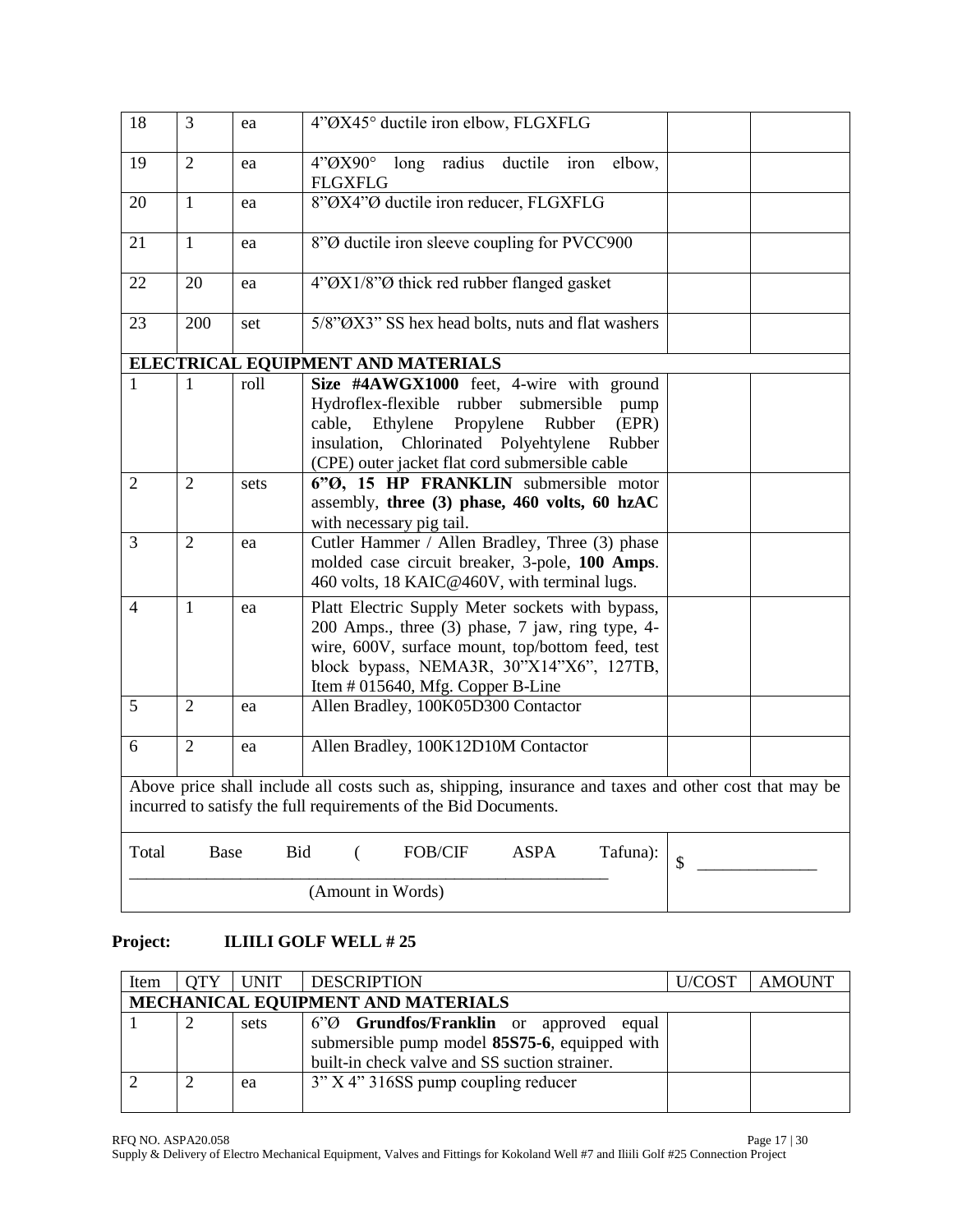| 3              | $\mathbf{1}$   | ea   | 4"Ø Sensus T2 water meter, FLGXFLG                                                                                          |  |
|----------------|----------------|------|-----------------------------------------------------------------------------------------------------------------------------|--|
| $\overline{4}$ | $\overline{7}$ | ea   | 4"X20 feet PVC-1120 sch80 Code H, Johnson<br>Screens® heavy duty riser/column pipes, 160<br>PSI@73°F, ASTM-D1785, NSF61     |  |
| 5              | $\overline{7}$ | ea   | 4"Ø SS heavy duty riser/column pipes coupling                                                                               |  |
| 6              | $\mathfrak{2}$ | ea   | 4"Ø threaded type SS Flomatic heaavy duty<br>riser/column pipe check valve                                                  |  |
| $\overline{7}$ | $\overline{2}$ | ea   | 4"O single arc rubber expansion joint, FLGXFLG                                                                              |  |
| 8              | $\overline{3}$ | ea   | 4"ØX 3/4"ØSS single strap pipe saddle                                                                                       |  |
| 9              | $\overline{2}$ | ea   | 3/4" Ø Plast-O-Matic brand PVC air release valve<br>(ARV) assembly, threaded type, 0-60<br><b>PSI</b><br>operating pressure |  |
| 10             | $\overline{2}$ | ea   | 2-1/2"Odial face, 0-150 PSI pressure range,<br>water/oil filled, 1/2" lower mount                                           |  |
| 11             | $\mathbf{1}$   | ea   | 4"X4"X4" ductile iron tee, FLGXFLGXFLG                                                                                      |  |
| 12             | $\overline{2}$ | ea   | 4"Ø Non Rising Stem (NRS) gate valve with<br>operating handwheel (OHW), FLGXFLG                                             |  |
| 13             | $\overline{2}$ | ea   | 4"Øglobe type spring loaded silent check valve,<br><b>FLGXFLG</b>                                                           |  |
| 14             | $\mathbf{1}$   | ea   | 4"ØX24"(L) ductile iron spool pipe, FLGXFLG                                                                                 |  |
| 15             | $\overline{3}$ | ea   | 4"ØX12"(L) ductile iron spool pipe, FLGXFLG                                                                                 |  |
| 16             | $\mathbf{1}$   | ea   | 4"ØX36"(L) ductile iron spool pipe, FLGXFLG                                                                                 |  |
| 17             | $\mathbf{1}$   | ea   | 4"ØX80"(L) ductile iron spool pipe, FLGXFLG                                                                                 |  |
| 18             | 3              | ea   | 4"ØX45° ductile iron elbow, FLGXFLG                                                                                         |  |
| 19             | $\mathfrak{2}$ | ea   | 4"QX90°<br>long radius ductile iron elbow,<br><b>FLGXFLG</b>                                                                |  |
| 20             | $\mathbf{1}$   | ea   | 8"ØX4"Ø ductile iron reducer, FLGXFLG                                                                                       |  |
| 21             | $\mathbf{1}$   | ea   | 8"Ø ductile iron sleeve coupling for PVCC900                                                                                |  |
| 22             | 20             | ea   | 4"ØX1/8"Ø thick red rubber flanged gasket                                                                                   |  |
| 23             | 200            | set  | 5/8"OX3" SS hex head bolts, nuts and flat washers                                                                           |  |
|                |                |      | ELECTRICAL EQUIPMENT AND MATERIALS                                                                                          |  |
|                | 1              | roll | Size #4AWGX1000 feet, 4-wire with ground                                                                                    |  |
|                |                |      | Hydroflex-flexible rubber submersible<br>pump                                                                               |  |
|                |                |      | cable, Ethylene<br>Propylene<br>Rubber<br>(EPR)                                                                             |  |
|                |                |      | insulation, Chlorinated Polyehtylene<br>Rubber                                                                              |  |
|                |                |      | (CPE) outer jacket flat cord submersible cable                                                                              |  |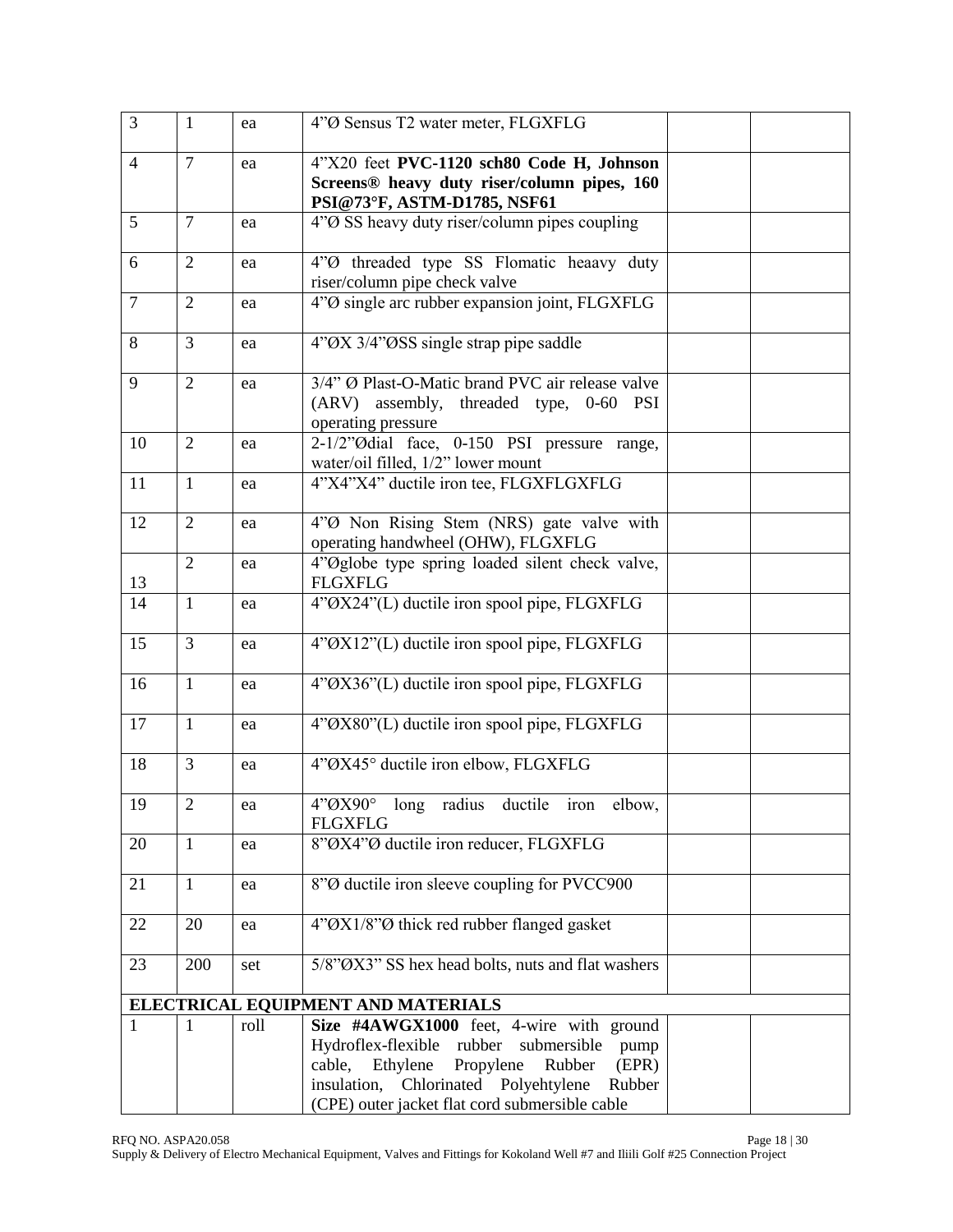| $\overline{2}$ | 2              | sets | 6"O, 7.5 HP FRANKLIN submersible motor                                                                |  |
|----------------|----------------|------|-------------------------------------------------------------------------------------------------------|--|
|                |                |      | assembly, single $(1)$ phase, 230 volts, 60 hzAC                                                      |  |
|                |                |      | with necessary pig tail.                                                                              |  |
| 3              | $\overline{2}$ | ea   | Cutler Hammer / Allen Bradley, Three (3) phase                                                        |  |
|                |                |      | molded case circuit breaker, 3-pole, 100 Amps.                                                        |  |
|                |                |      | 230 volts, 18 KAIC@230V, with terminal lugs.                                                          |  |
| $\overline{4}$ | 1              | ea   | Platt Electric Supply Meter sockets with bypass,                                                      |  |
|                |                |      | 200 Amps., single (1) phase, 7 jaw, ring type, 4-                                                     |  |
|                |                |      | wire, 300V, surface mount, top/bottom feed, test                                                      |  |
|                |                |      | block bypass, NEMA3R, 30"X14"X6", 127TB,                                                              |  |
|                |                |      | Item $#015640$ , Mfg. Copper B-Line                                                                   |  |
| 5              | $\overline{2}$ | ea   | Allen Bradley, 100K05D300 Contactor                                                                   |  |
|                |                |      |                                                                                                       |  |
| 6              | $\overline{2}$ | ea   | Allen Bradley, 100K12D10M Contactor                                                                   |  |
|                |                |      |                                                                                                       |  |
|                |                |      | Above price shall include all costs such as, shipping, insurance and taxes and other cost that may be |  |
|                |                |      | incurred to satisfy the full requirements of the Bid Documents.                                       |  |
|                |                |      |                                                                                                       |  |
|                |                |      | Total Base Bid (FOB/CIF ASPA Tafuna):                                                                 |  |
|                |                | \$   |                                                                                                       |  |
|                |                |      |                                                                                                       |  |
|                |                |      | (Amount in Words)                                                                                     |  |

The OFFEROR shall submit together with this QUOTATION all other resources, together with a corresponding schedule required to complete the job. QUOTATIONs without the foregoing will be considered non-responsive and may cause the rejection of the QUOTATION at ASPA's sole discretion. All blanks on the QUOTATION Form shall be typewritten or handwritten in blue or black ink.

1. SUBCONTRACTORS. A list of intended subcontracting firms or businesses together with the type or description of the work to be subcontracted shall be attached to this QUOTATION Form.

IN WITNESS THEREOF, the undersigned has caused this instrument to be executed by its duly authorized officers on this day of \_\_\_\_\_\_\_\_\_\_\_\_\_\_\_\_, 2020. OFFEROR:

By: \_\_\_\_\_\_\_\_\_\_\_\_\_\_\_\_\_\_\_\_\_\_\_\_\_\_\_\_\_\_\_\_\_\_

Name: \_\_\_\_\_\_\_\_\_\_\_\_\_\_\_\_\_\_\_\_\_\_\_\_\_\_\_\_\_\_\_\_

| Title:<br>. |  |  |  |
|-------------|--|--|--|
|             |  |  |  |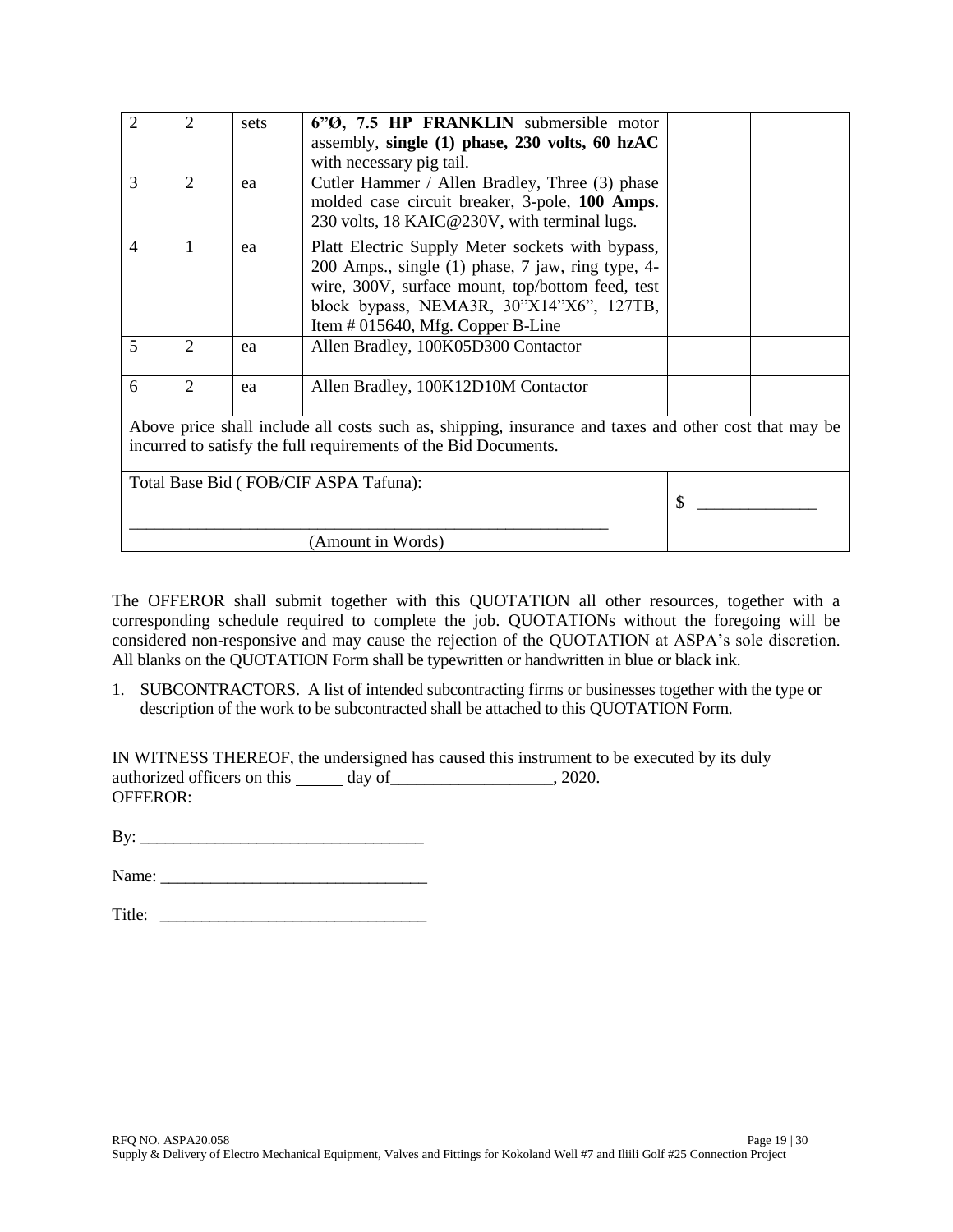### **ATTACHMENT C**

### **OFFEROR'S QUALIFICATIONS SHEET**

(Please Print or Type and Complete All Sections. An incomplete section will be considered nonresponsive. Use additional sheets if necessary.)

| 1. | Name of Offeror                                                                                                                                                                                                                                                                                                                                                                                                                                                                                                       |  |
|----|-----------------------------------------------------------------------------------------------------------------------------------------------------------------------------------------------------------------------------------------------------------------------------------------------------------------------------------------------------------------------------------------------------------------------------------------------------------------------------------------------------------------------|--|
| 2. |                                                                                                                                                                                                                                                                                                                                                                                                                                                                                                                       |  |
| 3. | <b>Business Address/e-mail</b>                                                                                                                                                                                                                                                                                                                                                                                                                                                                                        |  |
| 4. | <u> 1989 - Jan James James James James James James James James James James James James James James James James J</u><br>Telephone, Fax and Official Contact Person                                                                                                                                                                                                                                                                                                                                                    |  |
| 5. | Type of Business Structure (Please check)                                                                                                                                                                                                                                                                                                                                                                                                                                                                             |  |
|    | Joint Venture<br>Corporation _______ Partnership                                                                                                                                                                                                                                                                                                                                                                                                                                                                      |  |
|    | Proprietorship                                                                                                                                                                                                                                                                                                                                                                                                                                                                                                        |  |
|    | NOTE: Corporations must complete the recordation of their Articles of Incorporation, which is<br>evidenced by the Certificate of Incorporation issued by the Treasurer of the American Samoa<br>Government. Copies of partnership agreements and articles of incorporation should be submitted<br>to the Revenue Branch along with this application form and relevant documents. Aliens cannot<br>operate sole ownership enterprises, and partnerships with aliens are subject to review by the<br>Immigration Board. |  |
| 6. | Number of years the Offeror has been engaged in its current company business under the present                                                                                                                                                                                                                                                                                                                                                                                                                        |  |
| 7. | Type of work generally performed by Offeror                                                                                                                                                                                                                                                                                                                                                                                                                                                                           |  |
|    |                                                                                                                                                                                                                                                                                                                                                                                                                                                                                                                       |  |

8. List all major projects of a similar nature for the supply of materials for Water Pipe Projects, which have been completed by the Offeror within the last three years, the total dollar amount of each project and the owner/contact person as a reference (attach additional sheets as necessary).

| $\bullet$ | Order Name           |                     |  |
|-----------|----------------------|---------------------|--|
|           | Date Completed       | Total Order Cost \$ |  |
|           | Name of Owner        |                     |  |
|           | Owner's phone number |                     |  |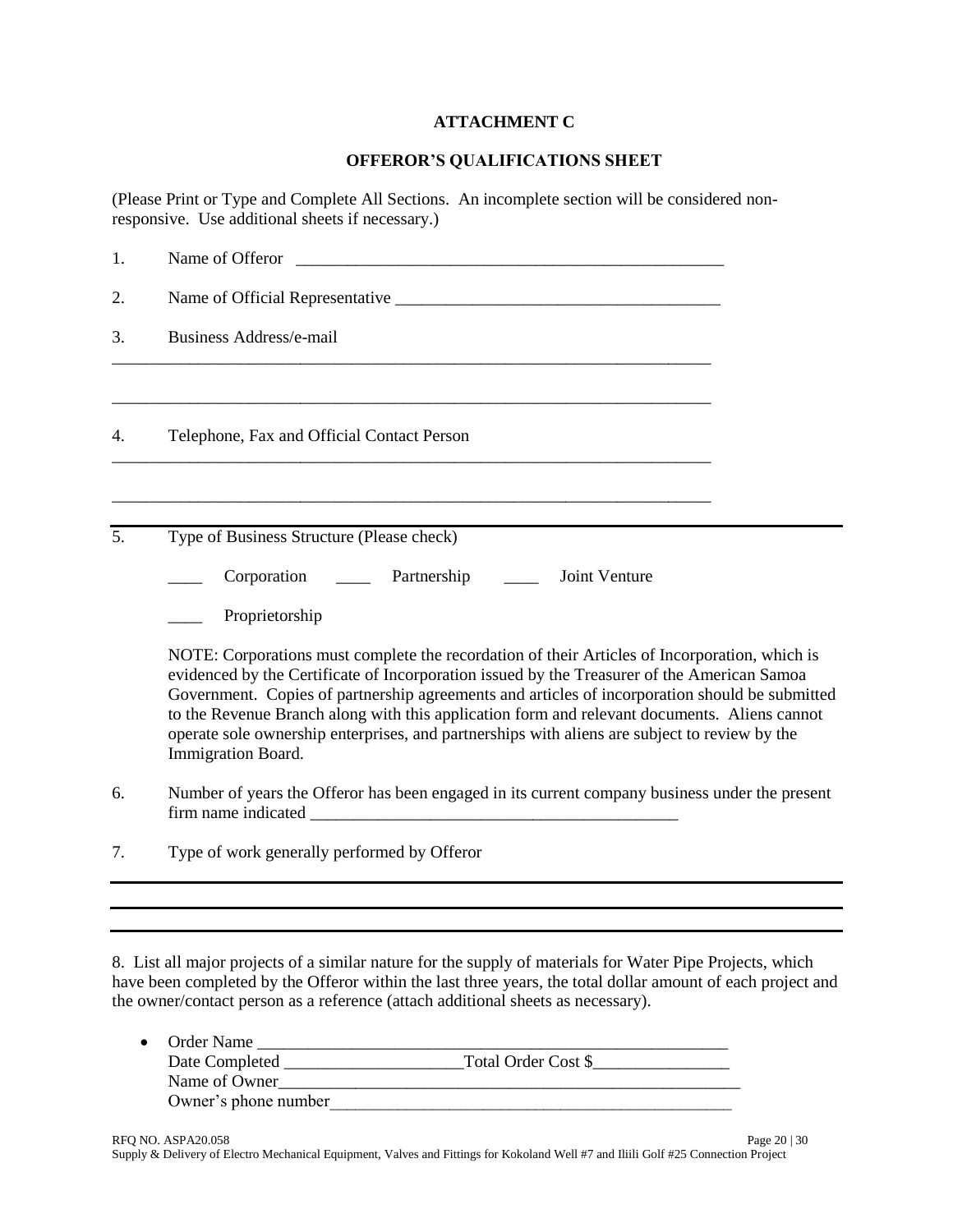- Order Name \_\_\_\_\_\_\_\_\_\_\_\_\_\_\_\_\_\_\_\_\_\_\_\_\_\_\_\_\_\_\_\_\_\_\_\_\_\_\_\_\_\_\_\_\_\_\_\_\_\_\_\_\_\_\_\_ Date Completed \_\_\_\_\_\_\_\_\_\_\_\_\_\_\_\_\_\_\_\_\_Total Order Cost \$\_\_\_\_\_\_\_\_\_\_\_\_\_\_\_\_ Name of Owner\_\_\_\_\_\_\_\_\_\_\_\_\_\_\_\_\_\_\_\_\_\_\_\_\_\_\_\_\_\_\_\_\_\_\_\_\_\_\_\_\_\_\_\_\_\_\_\_\_\_\_\_\_\_ Owner's phone number
- Order Name \_\_\_\_\_\_\_\_\_\_\_\_\_\_\_\_\_\_\_\_\_\_\_\_\_\_\_\_\_\_\_\_\_\_\_\_\_\_\_\_\_\_\_\_\_\_\_\_\_\_\_\_\_\_\_\_ Date Completed \_\_\_\_\_\_\_\_\_\_\_\_\_\_\_\_\_\_\_\_\_Total Order Cost \$\_\_\_\_\_\_\_\_\_\_\_\_\_\_\_\_ Name of Owner\_\_\_\_\_\_\_\_\_\_\_\_\_\_\_\_\_\_\_\_\_\_\_\_\_\_\_\_\_\_\_\_\_\_\_\_\_\_\_\_\_\_\_\_\_\_\_\_\_\_\_\_\_ Owner's phone number

9. Have you ever sued or been sued by any Government Agency?

10. If so, name the agency and reasons thereof

11. If so, state case settlement, if settled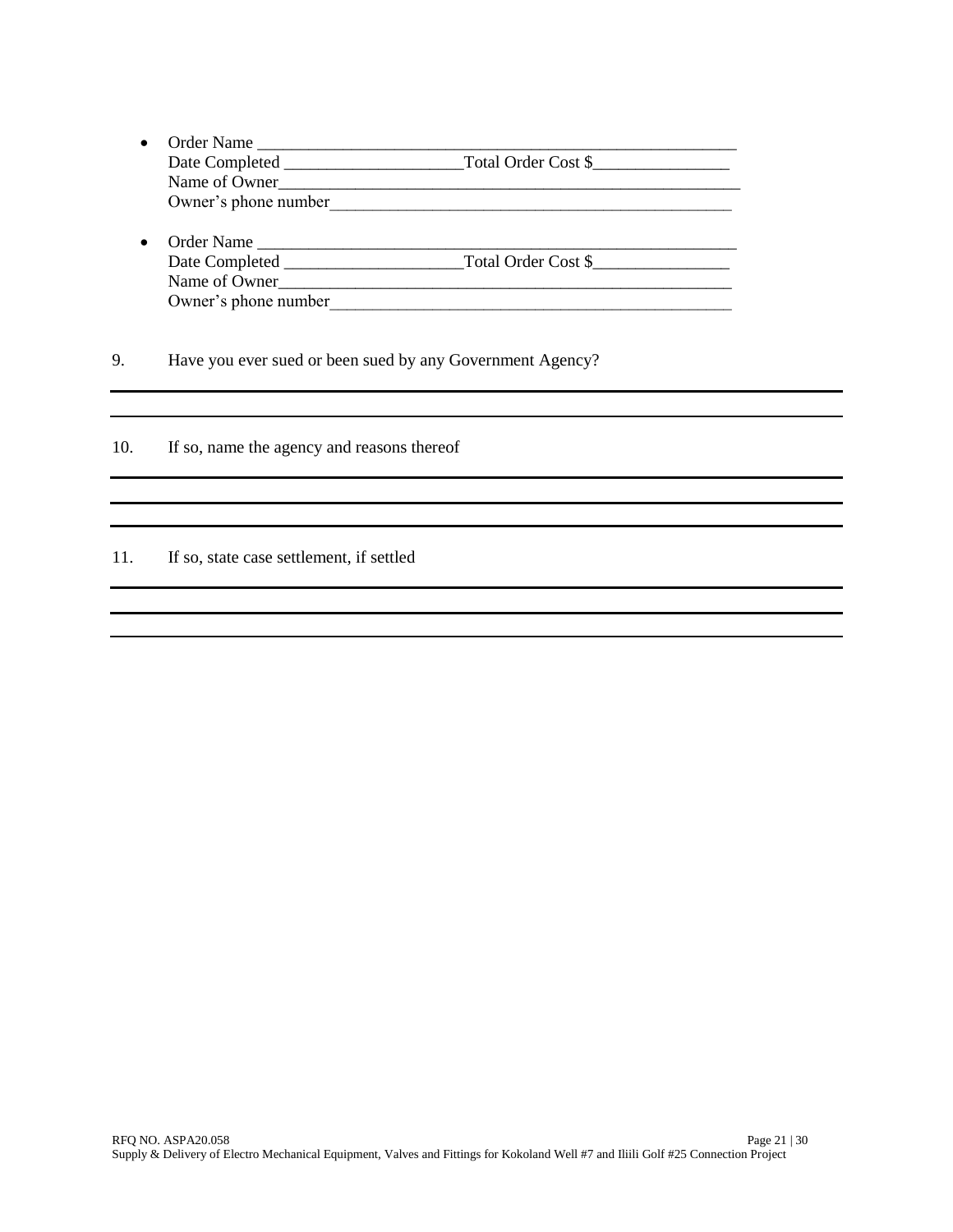### **ATTACHMENT D**

### **DISCLOSURE STATEMENTS**

| This form must be completed by all Offerors and submitted with the Quotation.                           |                                              |                                                                                                                                           |         |                  |  |  |
|---------------------------------------------------------------------------------------------------------|----------------------------------------------|-------------------------------------------------------------------------------------------------------------------------------------------|---------|------------------|--|--|
|                                                                                                         |                                              |                                                                                                                                           |         |                  |  |  |
|                                                                                                         | submitted the attached Quotation:            |                                                                                                                                           |         |                  |  |  |
|                                                                                                         |                                              | (Complete one of the two following statements)                                                                                            |         |                  |  |  |
| 1.                                                                                                      |                                              | I have no immediate relatives (parents, children or siblings) who are currently employed<br>by the American Samoa Power Authority (ASPA). |         |                  |  |  |
|                                                                                                         | (Signed)                                     |                                                                                                                                           |         | (Title)          |  |  |
| 2.<br>I have immediate relatives (parents, children or siblings) who are currently employed by<br>ASPA. |                                              |                                                                                                                                           |         |                  |  |  |
|                                                                                                         | Their names and positions in are as follows. |                                                                                                                                           |         |                  |  |  |
|                                                                                                         | Name                                         | Relationship to Offeror                                                                                                                   |         | Position in ASPA |  |  |
|                                                                                                         |                                              |                                                                                                                                           |         |                  |  |  |
|                                                                                                         |                                              |                                                                                                                                           |         |                  |  |  |
|                                                                                                         |                                              |                                                                                                                                           |         |                  |  |  |
|                                                                                                         |                                              |                                                                                                                                           |         |                  |  |  |
|                                                                                                         | (Signed)                                     |                                                                                                                                           | (Title) |                  |  |  |

Note: It is not against ASPA procurement rules for the relatives of ASPA employees to Quotation on and receive government contracts provided they disclose such relationships at the time of opening.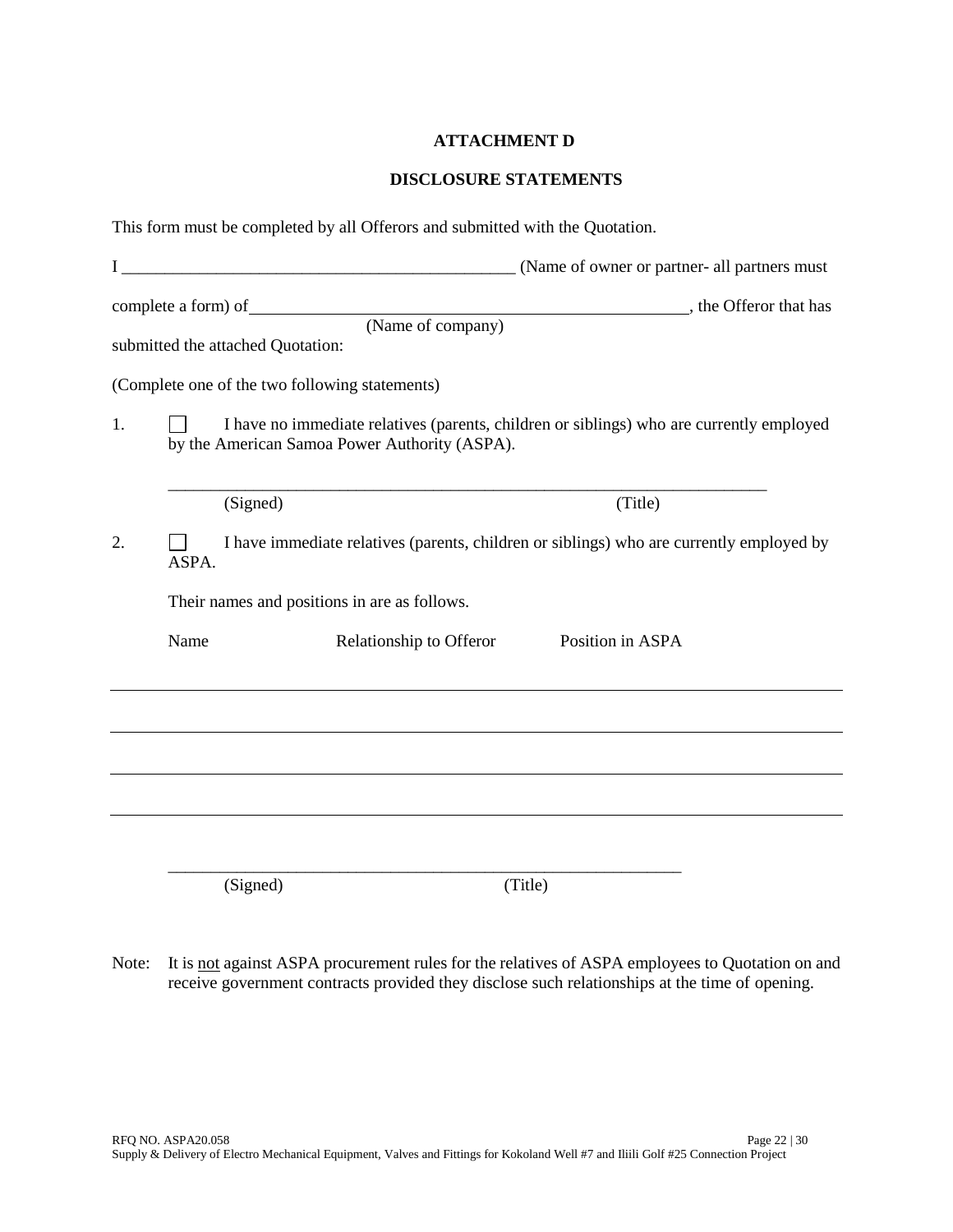## **ATTACHMENT E**

## **NON-COLLUSION AFFIDAVIT OF PRIME OFFEROR**

being first duly sworn deposes and says that:

| He / She is                       | (Owner, Partner,     |
|-----------------------------------|----------------------|
| Representative or Agent) of       | the Offeror that has |
| submitted the attached Quotation. |                      |

2. He is fully informed regarding the preparation and contents of the attached Quotation and of all pertinent circumstances regarding such Quotation.

3. Such Quotation is genuine and is not a collusive or false Quotation.

4. Neither the said Offeror nor any of its officers, partners, owner, agents, representatives, employees or parties in interest, including this affiant, has in any way colluded, conspired, connived or agreed, directly or indirectly with any other Offeror, firm or person to submit a collusive or false Quotation in connection with the Contract for which the attached Quotation has been submitted or to refrain from any connection with such Contract, or has in any manner, directly or indirectly, sought by agreement or collusion or communication or conference with any other Offeror, or to secure through any collusion, conspiracy, connivance or unlawful agreement any advantage against American Samoa Power Authority or any person interested in the proposed Contract; and

5. The price or prices quoted in the attached Quotation are fair and proper, and are not tainted by any collusion, conspiracy, connivance or unlawful agreement on the part of the Offeror or any of its agent's representatives, owners, employees, or parties in interest, including this affiant.

(Signed)

(Title)

Subscribed and sworn to before me

This day of , 2020.

\_\_\_\_\_\_\_\_\_\_\_\_\_\_\_\_\_\_\_\_\_\_\_\_ \_\_\_\_\_\_\_\_\_\_\_\_\_\_\_\_\_\_\_\_\_\_\_

(Signed) (Title)

My Commission expires: \_\_\_\_\_\_\_\_\_\_\_\_\_\_\_\_\_\_\_\_\_\_\_\_\_\_\_\_, 2020.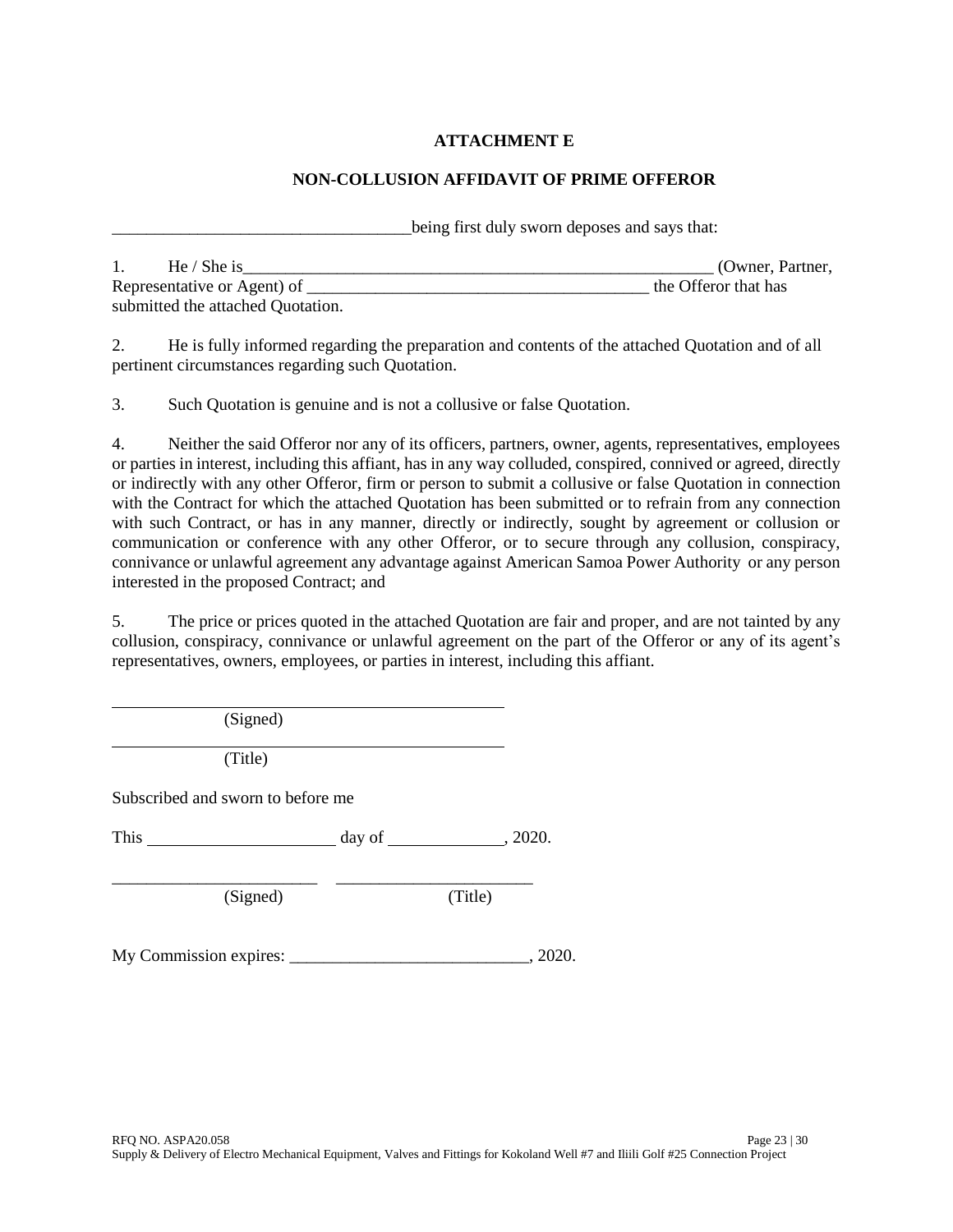## **ATTACHMENT F**

#### **TECHNICAL SPECIFICATIONS**

# **SUBMERSIBLE PUMP**

**OPERATING REQUIREMENTS** - The pumps shall meet the following operating requirements: The submersible pump shall be Franklin or ASPA approved equal.

| момодимо п <i>е</i> шти |                                               |                  |  |  |  |
|-------------------------|-----------------------------------------------|------------------|--|--|--|
| <b>Item</b>             | <b>DESCRIPTION</b>                            | Kokoland Well #7 |  |  |  |
|                         | <b>Number of Units</b>                        | 2                |  |  |  |
| $\overline{2}$          | Capacity/Design Flow, GPM                     | 200              |  |  |  |
| 3                       | Total Dynamic Head, feet                      | 220              |  |  |  |
| $\overline{4}$          | Minimum pump efficiency @ Design Head, %      | 74               |  |  |  |
| 5                       | <b>RPM</b>                                    | 3450             |  |  |  |
| 6                       | Maximum diameter of pump bowl including cable |                  |  |  |  |
|                         | guard, inches                                 | 6                |  |  |  |
| $\tau$                  | Submersible Grundfos/Franklin Pump Model or   | 230S150-5B       |  |  |  |
|                         | approved equal, 6"Ø                           |                  |  |  |  |
|                         | <b>Number of Units</b>                        | 2                |  |  |  |
| $\overline{2}$          | HP /<br>Submersible Motor Horsepower Rating,  | 15/6             |  |  |  |
|                         | DIA.                                          |                  |  |  |  |
| 3                       | <b>Voltage Rating, Volts</b>                  | 460              |  |  |  |
| 4                       | Phase / Hertz                                 | Three $(3)$ / 60 |  |  |  |

### **KOKOLAND WELL # 7**

### **ILIILI GOLF WELL # 25**

| <b>Item</b>    | <b>DESCRIPTION</b>                            | IliIli Golf Well #25 |
|----------------|-----------------------------------------------|----------------------|
|                | <b>Number of Units</b>                        |                      |
| $\overline{2}$ | Capacity/Design Flow, GPM                     | 100                  |
| 3              | Total Dynamic Head, feet                      | 200                  |
| $\overline{4}$ | Minimum pump efficiency @ Design Head, %      | 69                   |
| 5              | <b>RPM</b>                                    | 3450                 |
| 6              | Maximum diameter of pump bowl including cable |                      |
|                | guard, inches                                 | 6                    |
| 7              | Submersible Grundfos/Franklin Pump Model or   | 95S75-6              |
|                | approved equal, 6"Ø                           |                      |
|                | <b>Number of Units</b>                        | $\mathfrak{D}$       |
| 2              | Submersible Motor Horsepower Rating,<br>HP /  | 7.5/6                |
|                | DIA.                                          |                      |
| 3              | Submersible Motor Voltage Rating, Volts       | 230                  |
| 4              | Phase / Hertz                                 | Single $(1)$ / 60    |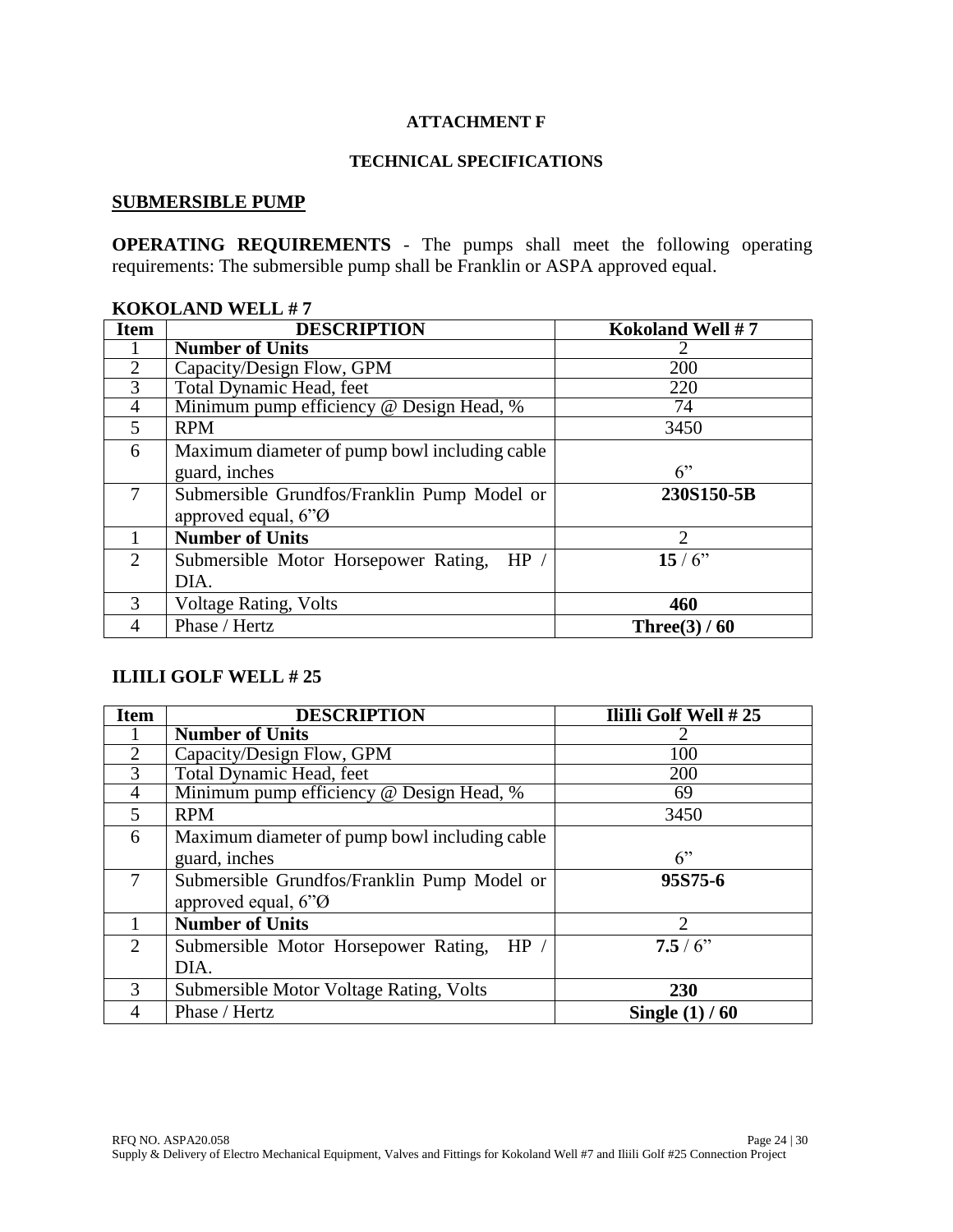# PUMP CONSTRUCTION

Pump Element - The submersible impellers shall be of the semi-open or enclosed type, constructed of 304 stainless steel fully welded impellers and diffusers with split cone taper lock collets and diffusers to resist corrosion, PTFE floating wear ring, ceramic bearing journal and Nitrile rubber fluted bearing. Maximum operating temperature - 140  $\rm{°F}$  / 60  $\rm{°C}$ . The pump shaft shall be of type 431 stainless steel. Franklin or ASPA approved equal.

# **UPVC COLUMN / DROP PIPES SPECIFICATION**

# **1.0 SCOPE**

The Polyvinyl Chloride (PVC) drop pipe for potable water submersible pumps shall be **PVC1120, SCH80, CODE H, Johnson Screens® ASTM-D1785, NSF61** threaded mechanical jointing system, corrosion free and inert to chemicals. The drop pipe to be supplied shall be  $4\degree$ O X 20 feet in nominal pipe size.

# **2.0 REFERENCE DOCUMENTS**

- **ASTM D1784** Standard Specification for Rigid PVC Compounds and Chlorinated PVC Compounds.
- **ASTM D 1785** Standard Specification for Poly (Vinyl Chloride) (PVC) Plastic Pipe, Schedule 40, 80 and 120.
- **ASTM D28**37 Standard Test Method for Obtaining Hydrostatic design Basis for Thermoplastic Pipe materials.
- NSF International: **NSF 61** – Drinking Water system Components – Health Effects

# **3.0 REQUIREMENTS**

- 3.1 **Materials**: Pipe and couplings shall be made from unplastisized PVC compounds having a minimum cell classification of 12454, as defined in ASTM D1784. The compound shall qualify for a Hydrostatic Design Basis (HDB) of 4,000 PSI for water @ 73.4ºF, in accordance with the requirements of ASTM D2837.
- 3.2 **Approvals**: PVC drop pipe shall be certified NSF 61 standard for potable drinking water.
- 3.3 **Physical Requirements**: Standard pipe laying length of 20 or 10 feet long heavy duty threaded joints.
- 3.4 **Performance**: All pipe supplied shall meet the performance requirements of ASTM D1785 for schedule 80 pipe.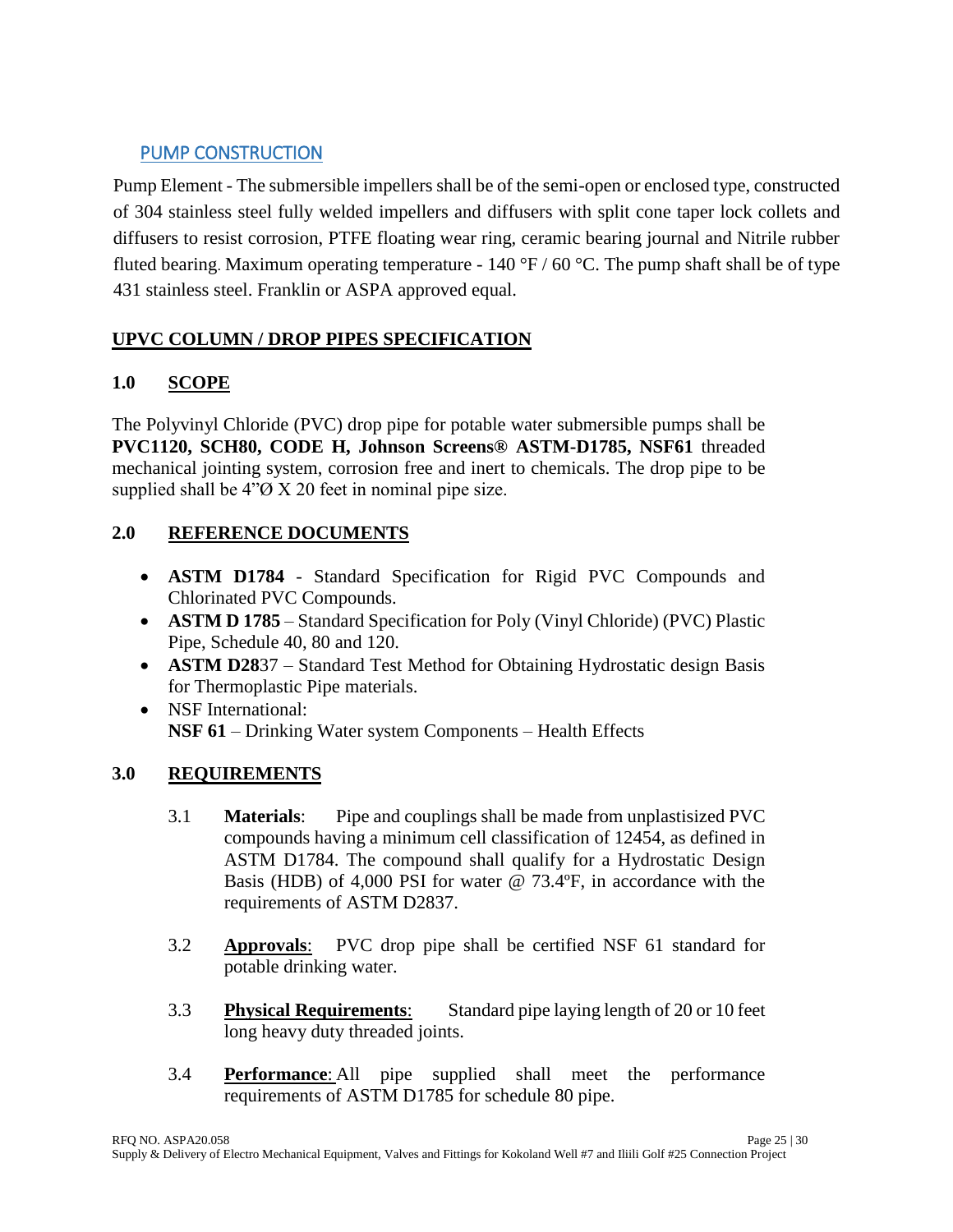- 3.5 **Joints**: Pipe shall be joined using a threaded Male X Male precisionmachined NPT thread to provide continuous restraint with evenly distributed loading.
- 3.6 **Adapters**: Drop pipe shall be joined to pumps and check valves.
- 3.7 **Markings**: Drop pipe shall be legibly and permanently marked in ink with the following information:
	- Manufacturer and Trade Name
	- Nominal Size and Schedule Rating
	- Manufacturing Date Code
	- $\bullet$  NSF 61

The PVC column/riser pipes shall be schedule 80 pipes for potable water (NSF Standard 61). Each column/riser pipes shall be furnished in 3.0 meters (10 ft) or 6.0 meters (20 ft) maximum length whichever available and shall be connected with heavy duty stainless steel threaded couplings.

# **SUBMERSIBLE PUMP CHECK VALVE**

The 4"<sup>O</sup> submersible pump check valve Series 80 DI/SS VFD shall be constructed with ductile iron body, unleaded body NSF certified 372, corrosion resistant internal components, stainless steel valve guide, ductile iron follower, Buna nitrile FDA approved elastomer disc and 316 stainless steel spring. The pump check valve shall be a threaded type connection manufactured by Flomatic Valves or ASPA approved equal.

# **SUBMERSIBLE MOTOR 6-INCH & 8-INCH WATER WELL**

# **1.0 General**

Submersible motors shall be of a heavy duty design stainless steel construction with no ferrous metals in design. The submersible motors must conform to the latest applicable NEMA MG1, Motors & Generators for physical dimensions, ANSI/NFPA 70, USA National Electric Code, ANSI/UL 778 Motor Operated Water Pumps and ANSI/NSF 61 Drinking Water Systems Components standards.

## **2.0 Motor Load Design Point:**

**2.1** Service Factor Selection: The pump HP requirement must not exceed the motor Service Factor output rating when running at a minimum of 3450 RPM and 60Hz.

# **3.0 Nameplate Minimum Information:**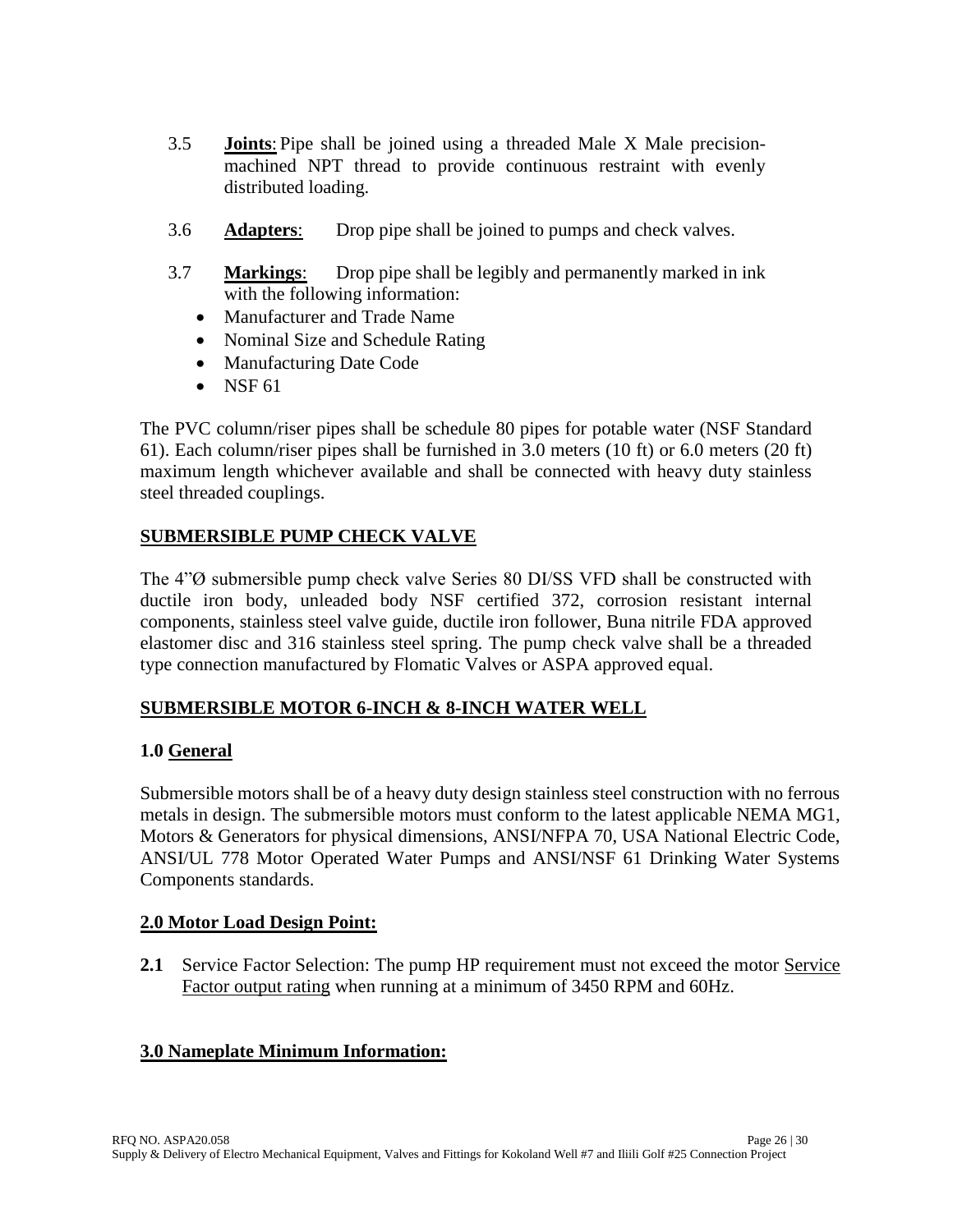- **3.1** Manufacturer's name, model number and origin of manufacture must be indicated on the nameplate.
- **3.2** Motor full load rating must be indicated on the nameplate.
- **3.3** Motor full load RPM must be ≥3450 RPM at 60Hz for 6-inch motors and this must be indicated on the nameplate.
- **3.4** Motor Service Factor must be indicated on the nameplate.
- **3.5** Motor maximum Service Factor amps must be indicated on the nameplate.
- **3.4** A maximum ambient of  $\geq 30^{\circ}$ C with a minimum cooling flow requirement of 0.5 ft/sec (16 cm/sec) is required and this must be indicated on the nameplate.
- **3.5** The stator must be designed for a UL thermal insulation of Class F or higher and this must be indicated on the nameplate.
- **3.6** The nameplate must be permanently placed on the motor.

# **4.0 Physical Construction**

- **4.1** The motor must be capable of operating at  $\pm 10\%$  of the nameplate voltage rating.
- **4.2** The motors must have a hermetically sealed stator area with solid resin encapsulation of the winding and winding area.
- **4.3** The motor shaft shall be splined per NEMA for mating with the motor/pump coupling.
- **4.4** The motor must be of a double flange design on all motors  $\geq$ 47kg (100 lbs).
- **4.5** The motor must have a lead connection that will allow it to be easily replaced in the field.
- **4.6** The internal motor cooling and lubricating solution (fill solution) shall be factory installed and designed to remain in the motor for the life of the motor.
- **4.7** The internal fill solution shall require no service after shipment from the motor manufacturer's factory prior to installation.
- **4.8** There must be a spring assisted rubber diaphragm pressure compensation system that is suitable for  $>$  500 PSI.
- **4.9** The internal of the motor shall be sealed from the exterior environment with a positive sealing one-way check valve and a rotating mechanical shaft seal. All other opening shall be positively sealed with a compressed rubber or threaded mechanical seal.
- **4.10** The internal fill solution shall be a water and/or FDA approved propylene glycol based solution – NO OIL BASED FILL SOLUTIONS ARE ACCEPTABLE.
- **4.11** The thrust bearings shall be Kingsbury type with a carbon thrust disk and stainless steel leveling pads.
- **4.12** The radial bearings shall be carbon sleeves with steel shaft journals.
- **4.13** The shaft seal shall be a mechanical rotating seal with silicon carbide seal faces.
- **4.14** The motor must have an internal heat sensor in direct contact with the winding that can communicate an over heat motor condition with above ground equipment through the power cables. The heat sensor shall not require any additional wiring from the motor to the control panel to communicate the overheat condition.
- **4.15**The motor must have been energized and run tested by the manufacturer prior to shipment for verification that the motor meets both the requirements of the bid and the information the manufacturer or its representative provided to the bidder and system designers.
- **4.16**Submergence test must be conducted by the manufacturer prior to shipment to confirm the motor and its lead are suitable for underwater installation. This submergence test must be conducted at ≥500 PSI.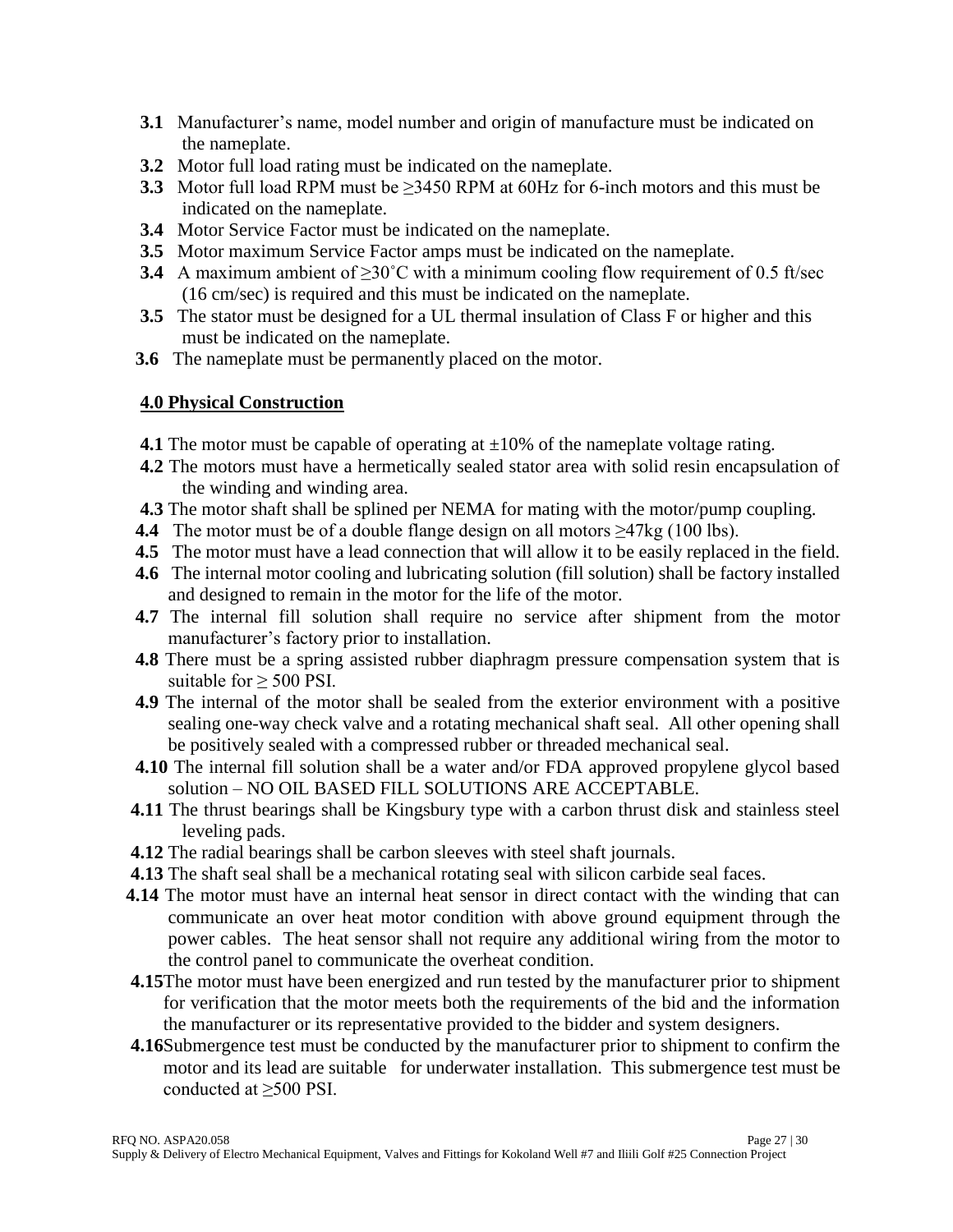# **5.0 Motor Efficiency:**

**5.1** 6-inch motors must have a Full Load efficiency of: **5.1.1** 11– 45 kW (15-60 Hp) 3-Phase of 81% minimum.

# **AIR RELEASE VALVE ASSEMBLY**

The thermoplastic air release valve (ARV) shall be furnished with a poppet seals. The ARV valve shall also be EPDM/Viton Elastomer with a pressure rating of 150 PSI. Maximum air flow of 8SCFM and a liquid flow of 60 GPM. Operating pressure shall be at maximum of 20 PSI. The valve shall be of Plast-O-Matic Model ARV075PT-PV or ASPA approved equal.

# **PRESSURE GAUGES**

All pressure gauges shall be 2-1/2' minimum dial with black enamel finish with chrome plated ring. Accuracy shall be ½ of 1% of scale range. Range shall be 0-100 PSI. The movement shall be constructed of stainless steel, rust proof and corrosion resistant and equipped with recalibration mechanism. Gauges mounting locations shall have female connection, tee handle shut-off cocks installed between gauge and gauge tap. Pressure gauges shall be Ashcroft or ASPA approved equal.

# **BUTTERFLY VALVES**

Butterfly valves shall be cast iron body, lug style, wafer type. The valve shall be equipped with Operating Hand Wheel (OHW). Valves shall be DeZurik model KGC-ES or ASPA approved equal.

# **SINGLE ARC RUBBER EXPANSION JOINT**

The rubber expansion joint shall be with full face flanges and retaining rings drilled to 150# ANSI or JIS standards. Materials of construction shall be of precision molded, neoprene type or other elastomer tube and cover, suitable for water system, and multiple plies of polyester or nylon cord. The arc is necessary to achieve proper movements.

# **DUCTILE IRON FLANGED FITTINGS (TEES, ELBOWS, REDUCERS)**

Flanged Fittings shall be manufactured of Ductile Iron in accordance with all applicable terms and provisions of standards ANSI/AWWA C110/A21.10. Flanged surfaced shall be faced and drilled in accordance with ANSI Class 125 B16.1. All Ductile Iron Flanged Fittings shall be rated for water pressure of 150 PSI. Fittings are Cement-Lined and seal coated in accordance with ANSI/AWWA C140/A21.4. All coated fittings shall meet the requirements of NSF-61. Interiors shall be lined and seal coated in accordance with ANSI/AWWA C104/A21.04, "Cement-mortar lining for Ductile Iron Pipe and Fittings for water" unless otherwise specified.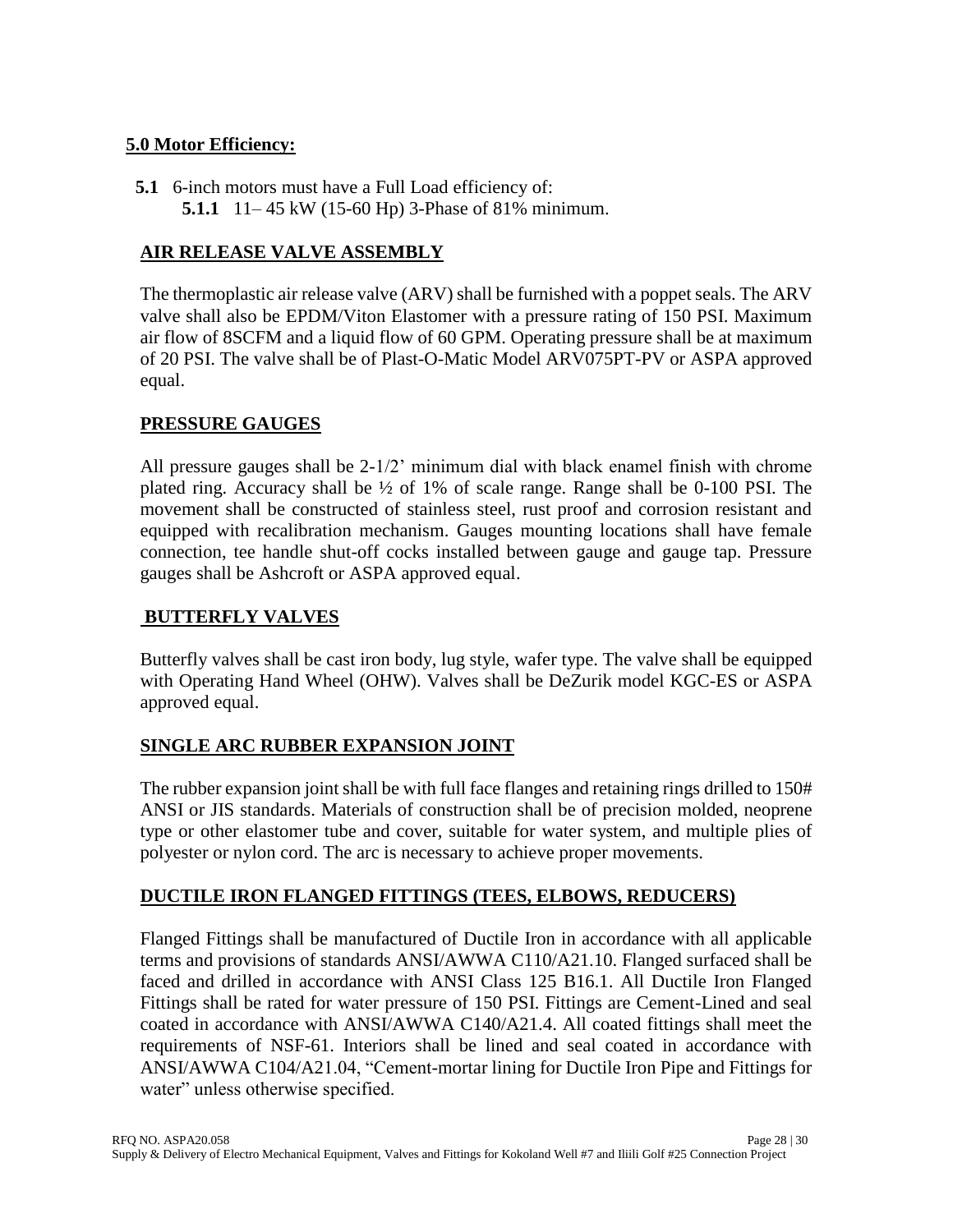# **GLOBE TYPE SILENTCHECK VALVE**

The Check Valve shall be globe style, silent type flanged with integral spring to close the valve to eliminate water hammer. The valve seat and disk shall be made of 316 stainless steel, 316SS body with maximum pressure rating of 200 psi. Valves shall be of Cla-Val, Flomatic or ASPA approved equal.

# **SUBMERSIBLE PUMP CABLE**

Submersible pump cable shall be flat type 4-wire flexible K strand with 90°C Dry, 90°C Wet. Ethylene Propylene Rubber (EPR) insulation and Chlorinated Polyethylene Rubber (CPR) outer jacket. Voltages shall be rated at 600 volts. Submersible cables shall be of Hydroflex or Paige Electric or approved equal and shall be MSHA and RoHS approved.